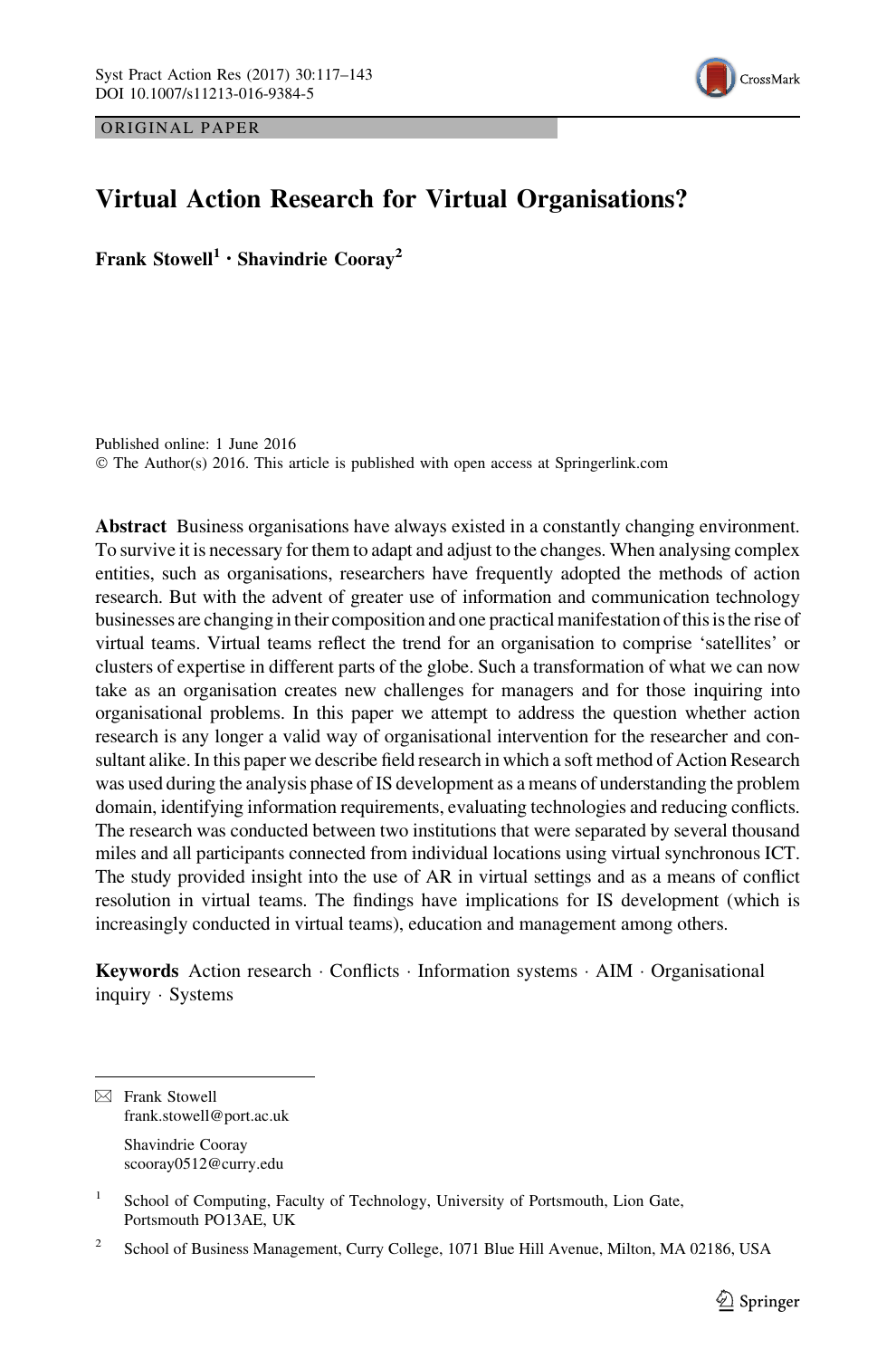# Introduction

Action research is widely accepted as a research method that makes research more relevant to practice (Zmud [1998](#page-26-0)) because of its focus on solving current practical problems while expanding knowledge. Although AR is increasing in popularity, as evidenced by the special issues dedicated to AR in leading IS journals (e.g. MIS Quarterly, Information Technology and People), the majority of the reported AR studies are conducted in traditional (i.e. face-to-face) settings. New developments in technologies (e.g. ICTs), organizations (e.g. globalization) and ISD (e.g. outsourcing, distributed virtual teams, open source software) have resulted in modern organizations that are globally dispersed where its members rarely meet (Corbett [2004](#page-24-0); Gonzales et al. [2004](#page-25-0); Deloitte [2014\)](#page-24-0). The continued changes pushed by these developments means that many of the ideas popular in the AR and IS literature now face new challenges. The feasibility of using AR within this changing 'virtual' environment is unknown because of the dearth of AR studies carried out through virtual communication.

Investigating the practicality of AR in virtual settings is timely because recent research shows the way individuals act as part of a virtual group is different from their behaviour in face-to-face meetings (Sarkar and Valacich [2010;](#page-25-0) Sassenberg et al. [2005;](#page-25-0) Montoya-Weiss et al. [2001](#page-25-0)). Researchers have discovered that conflicts are more prevalent within virtual teams than with face-to-face teams. Sarker and Valacich ([2010](#page-25-0)) argue that participants are more likely to change their initial points of view (shaped by personal values, biases and experience) and accommodate others views when discussions are held in a *face-to-face* environment rather than virtually. This finding raises doubts on whether AR when conducted virtually would reap the same benefits and outcomes as face-to-face AR. The problem is compounded since members of virtual teams may not share the same language nor culture but yet are an essential part of the enterprise.

The question we address is will the ideas on AR based upon the belief of getting 'out there' and gaining understanding from within, still work in the new virtual environment? We also investigate if those ideas (e.g. soft AR) can address one of the more documented problems associated with virtual teams- the issue of increased conflict. Our aim is to show the potential of AR within virtual synchronous teams by examining its use as a more participatory, user driven way of analyzing a problem domain and addressing issues of conflict.

We explore these questions within a synchronous virtual team comprising of members from two higher education institutions in the United States and United Kingdom. The team was tasked with identifying an action plan or business processes that would need to be in place to set up and sustain a study abroad partnership between the two institutions (within 1 year). The team was also expected to provide suggestions on information requirements and technologies for an IS that would support the endeavor. Due to the nature of our field research the results are especially relevant to IS development in virtual teams. We begin with an analysis of the relevant literature on the relationships between AR, conflicts and IS. We then discuss recent research on conflicts in virtual teams and their implications. A presentation of the virtual AR field research from its setting up and authentication to the different cycles follows. Finally, we evaluate the contribution of the paper in relation to the feasibility of virtual AR in ISD and use of AR for conflict resolution in virtual teams.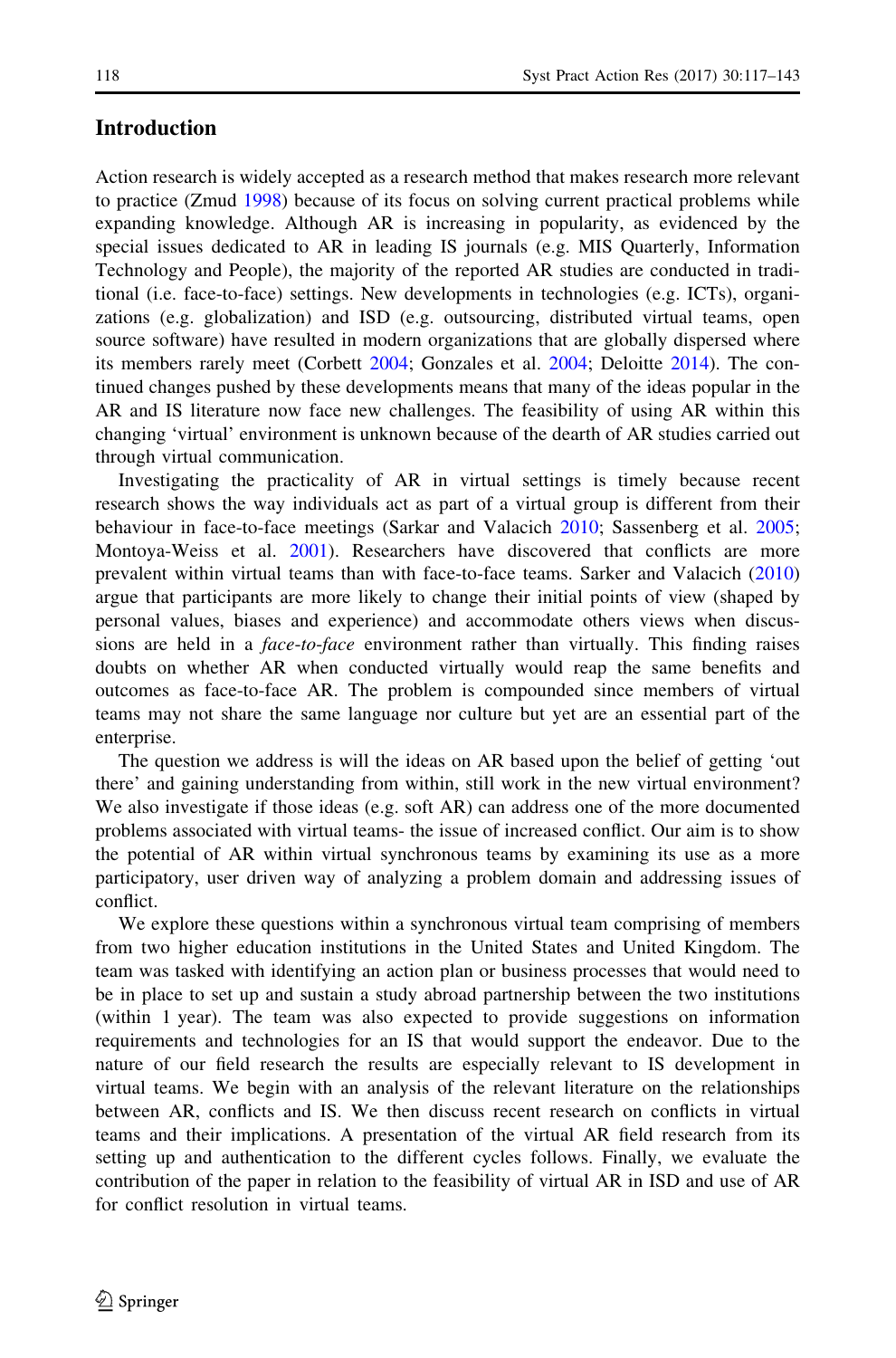#### Action Research, Conflicts and Information Systems

The roots of the AR movement can be traced back to Kurt Lewin's early work in the United States. Lewin ([1948\)](#page-25-0) set the stage for modern AR by demonstrating through his studies (e.g. use of tripe as part of daily diet in American families in WWII) that researchers could produce knowledge by solving real world problems (Greenwood and Levin [2006](#page-25-0)). This was in contrast to the longstanding tradition in the social sciences to assume that what is relevant and touched by the real world cannot be by definition the source of rigorous knowledge (Argyris et al. [1985\)](#page-24-0). Lewin changed the role of a researcher from that of an objective observer to a participant in the problem domain. The roles of clients also evolved into those of co-researchers who together with the researcher build action plans, take action, reflect on the actions taken and make adjustments to the original theory based on learnings (Susman and Evered [1978](#page-26-0)). The Tavistock institute of Human Relations in London brought Lewin's work to the United Kingdom. The resulting study done in the English coal mines by Trist and Bamforth ([1951\)](#page-26-0) became the cornerstone of socio-technical systems theory and showed that the attainment of optimum conditions in any one dimension does not necessarily result in a set of conditions optimum for the system as a whole. This conclusion is classically Lewinian in its ''emphasis on the total situation'' (Reason and Bradbury [2013](#page-25-0)). The work of the Tavistock researchers was taken up by Norwegian researchers (e.g. Emery and Thorsrud [1976;](#page-24-0) Gustavsen [1983](#page-25-0)). This body of work convinced the Norwegian Confederation of Employers and the Trade Union Council to conduct a set of studies in various companies engaged in different types of production. These studies enhanced socio technical theory by showing a clear relationship between technology and work organizations. The early work by Lewin and those inspired by his work lead to AR being refined as a practical approach to theory development in that the knowledge produced was tested and refined within a real world problem domain. Subsequently AR is widely accepted as a research method that makes research more relevant to practice (Zmud [1998\)](#page-26-0).

In general the cycle of AR begins with the diagnostic stage where the researcher and subjects of the research collaborate on analysing the situation at hand. This analysis results in the formation of theories about the nature of the research domain. The researcher and subjects then take action to test out the theories in the problem domain and later reflect on the results of these changes. Based on what was learned from that cycle new theories are formed and tested out in subsequent iterations (Blum [1955](#page-24-0)).

Many variations of action research have emerged over the years, although all mainly adhere to the basic tenets of Lewin's notion of AR. But some differ in the underlying epistemology, and as a consequence so too do the 'tools' used. For example, there are differences in the level of participation e.g. a series of individuals or group participation; the motivation of the researcher e.g. learning about the method or using it as a means to an end; the situation of interest—its context. This latter point is important in this paper as we apply AR in a virtual team environment to enable us to test out the ideas we have used previously in a conventional organization and report about the way they worked in this situation; the relationship between theory and practice in this new environment.

Action Science (Argyris et al. [1985](#page-24-0); Argyris and Schön [1996,](#page-24-0) p. 223) is one such approach that argues for a link between theory building and theory testing. Action science uses a concept called 'confronting' to force participants to analyse their own defensive reactions to perceived threats by inquiring into the causes of those reactions. While the analysis of motivation of participants is welcomed we have resonance with (Greenwood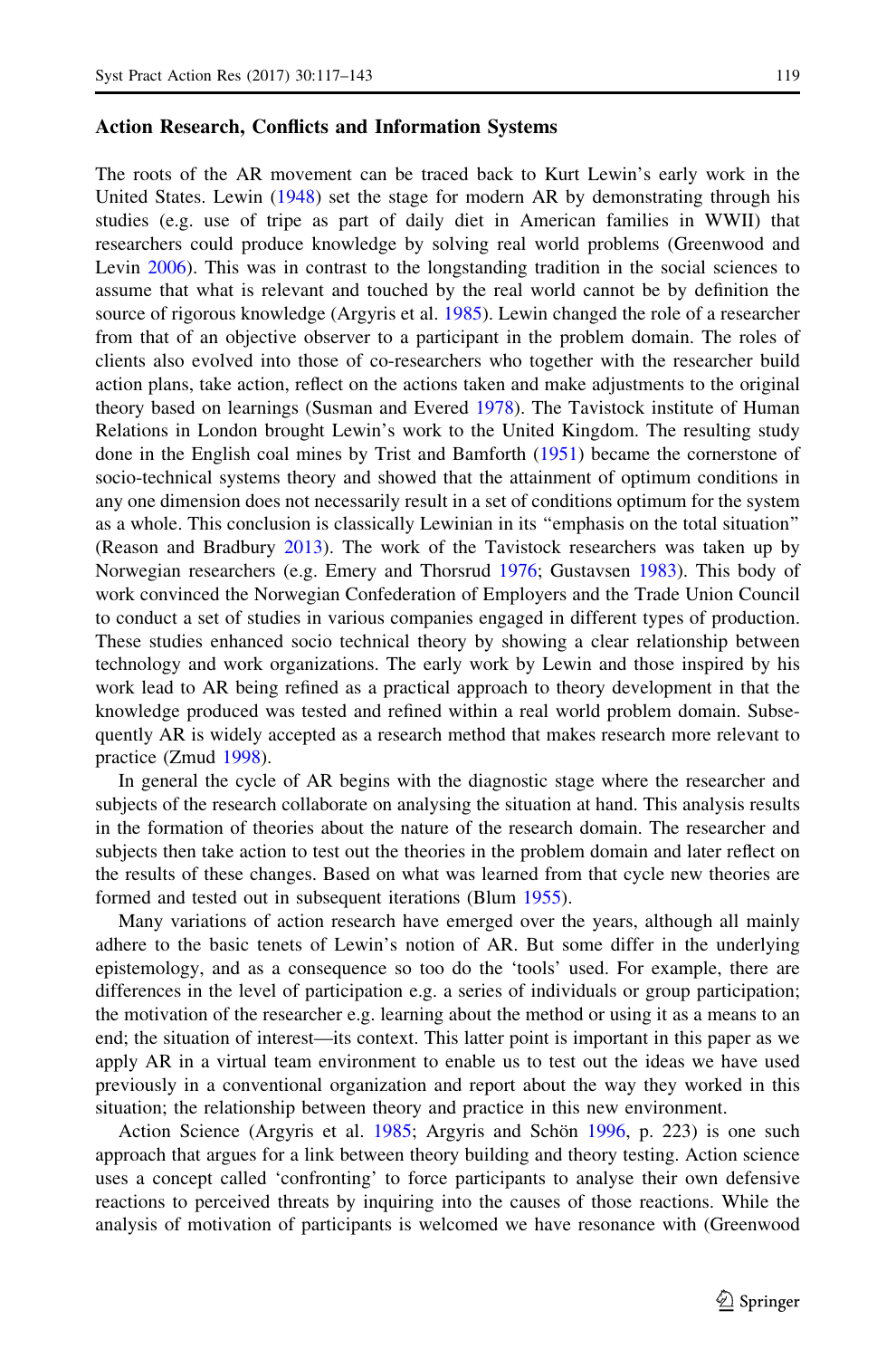and Levin [2006\)](#page-25-0) in that the focus on defensiveness is not plausible, since it is not the only major psychological process relevant to groups. The method of action science also considers conflicts as opportunities for generating new knowledge and use the concept of frames to reach an agreement (Friedman and Rogers [2013](#page-25-0)). The concept of a frame stems from the assumption that humans construct images of reality from the raw materials of sense perception. Frames reflect the tacit choices people make and influence the way they perceive reality. We argue that frames are similar to what Vickers called ''Appreciative settings'', which are the values, biases, experiences and standards that influence the way humans select ideas that are relevant at a given time. Action science researchers argue that in conflictual situations an agreement can be reached by participants jointly uncovering and testing their frames using tools such as ''personal cases'' and the ''ladder of inference''. While these ideas show promise to our knowledge there are no examples in the literature of action science studies conducted in virtual synchronous environments.

Cooperative Inquiry, collaborative inquiry and action inquiry are a group of AR approaches that are interrelated through the work conducted at the University of Bath led by Peter Reason (Reason and Rowan [1981](#page-25-0); Reason and Bradbury [2013\)](#page-25-0). Reason and Bradbury [\(2013](#page-25-0)) argue that Cooperative inquiry is research "with" instead of "on" people by suggesting that all participants should be involved as co-researchers in the research process. Cooperative inquiry calls for the distinction between first person, second person and third person research and practice. These ideas have implications for group dynamics and conflict resolution in teams. First person inquiry is introspective in nature and focusses on the researcher learning about her own actions and states of awareness (Greenwood and Levin [2006\)](#page-25-0). Second person research and practice involves the disciplines of dialogue and listening with and in the context of others (Torbert [2001\)](#page-26-0). Activities central to second person research and practice include ''…attempts to ''frame'' the discussions and have that framing open to response from other participants, to advocate or assert positions in a dialogical context where they can be analysed and responded to, to offer illustrations to back up assertions and then to inquire of the others in the situation about their reactions'' (Greenwood and Levin [2006\)](#page-25-0). Cooperative inquiry is similar to action science in that personal ''frames'' of participants are exposed as a way to both reflect on one's own motivations and as a means of explaining one's assertions. The implication is that such a process can lead to more agreement between participants in conflicts. To our knowledge there are no examples in the literature of cooperative inquiry studies conducted in virtual synchronous environments.

Critical Participatory AR (Kemmis [2013](#page-25-0)) suggests that interpretation is a process of interpreting ourselves as well as the object we are trying on interpret (Habermas [1972](#page-25-0)) which has some similarities with other forms of AR. Critical PAR differs from other forms of AR in its call for participants to be ''critical'' in ''trying to find how particular social structures and practices conspire to produce untoward effects'' (Kemmis [2013\)](#page-25-0). Critical PAR acts negatively against irrationality and injustice rather than positively for a view of shared understanding and conflict resolution (that approaches such as Action Science, Cooperative Inquiry and Systems thinking advocate).

Unlike Agile methods (Paetsch et al. [2003](#page-25-0); Ashrafi and Ashrafi [2008\)](#page-24-0), which focus on a more component based view of a problem domain, AR focusses on a more holistic or systemic view of the situation of interest. Systems thinking has influenced several approaches to AR such as soft systems (and its relationship to phenomenology and interpretivism), systems dynamics (emphasising patterns of influence) and critical systems approaches (focusing on critical theory). In contemporary systems thinking a system is considered to be a process or a way of thinking about the interconnected elements that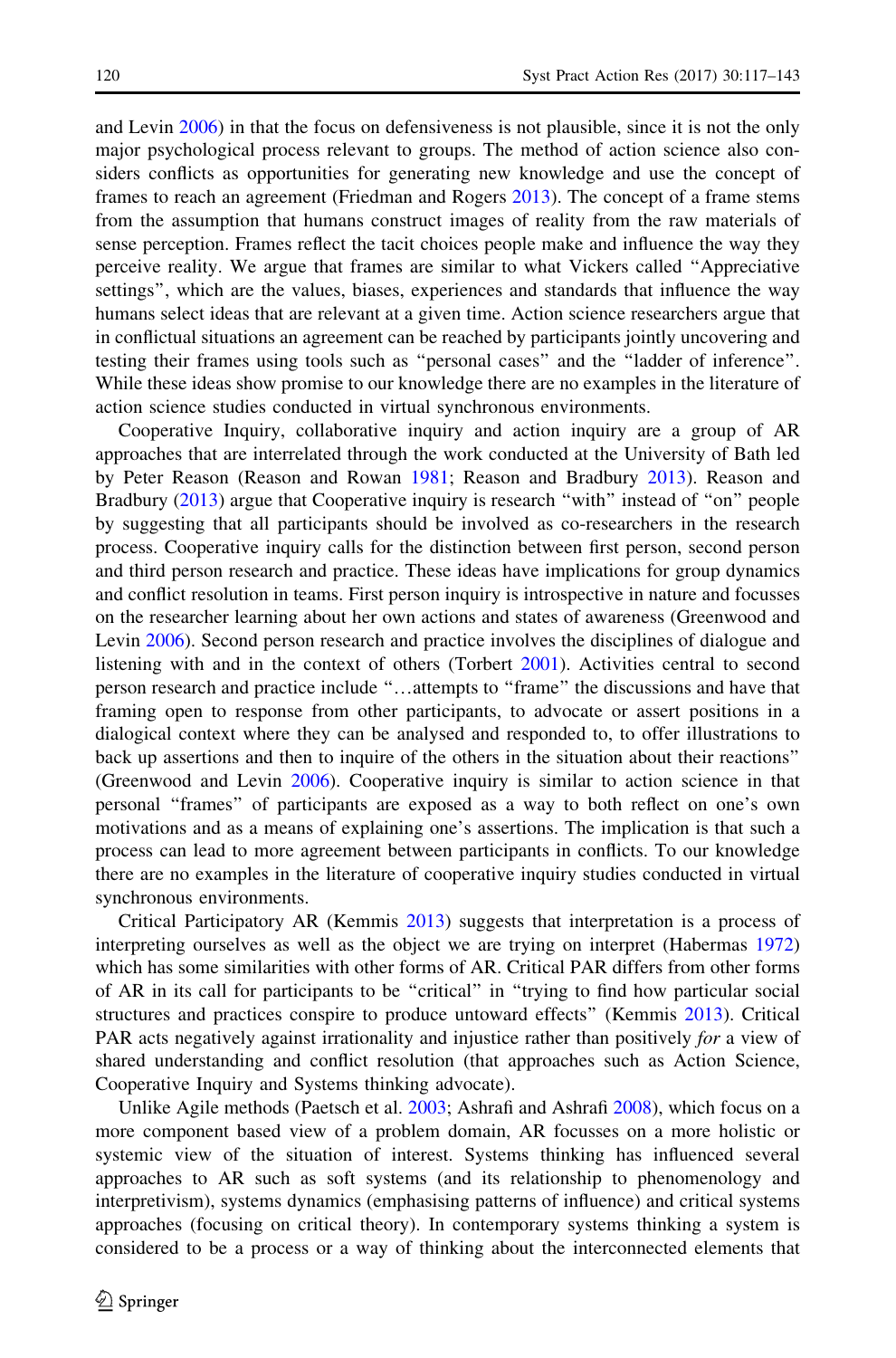make up a 'whole''. Systemic thinkers pay particular attention to interconnections while systematic thinkers follow a recipe in a step by step manner (Ison [2013\)](#page-25-0). Systems thinkers argue that each person's system of interest in the same situation will be different based on their personal boundary judgments that are influenced by his/her experiences, values, biases etc. Boundary judgements helps each individual select his system of interest from the environment. These ideas share similarities with Vickers ''appreciative settings'', Gadamer's "horizons" and the notion of "personal frames" (Friedman and Rogers [2013](#page-25-0)).

Despite repeated calls in the literature for increased systems thinking in IS research (Alter [2013;](#page-24-0) Baskerville and Wood-Harper [1996](#page-24-0)) there are still limited examples of its use in IS development. The notable instances of the use of systems thinking AR methods in IS development include soft systems inspired methods (Checkland and Poulter [2006;](#page-24-0) Checkland and Holwell [1998](#page-24-0); Champion and Stowell [2005;](#page-24-0) Mathiassen et al. [1991](#page-25-0); West [1995;](#page-26-0) Cooray [2010](#page-24-0); Hart [2013\)](#page-25-0), critical systems inspired methods (Avison and Wood-Harper [1990](#page-24-0)), mixed methods based systemic approaches (Multimethodology, Mingers and Brocklesby [1997](#page-25-0); Chiasson et al. [2009](#page-24-0)) and Socio Technical approaches (ETHICS Mumford and Weir [1979](#page-25-0)).

The soft systems based methods of AR are inspired by the 30 year old AR program at the University of Lancaster which drew considerable IS attention to AR (Baskerville and Wood-Harper [1996;](#page-24-0) Baskerville [1999\)](#page-24-0). In this paper we refer to soft systems inspired methods of AR as ''soft'' AR. The Action Research programme at the University of Lancaster is influenced by the phenomenology of Husserl [\(2002](#page-25-0)) the sociology of Schutz ([1970\)](#page-25-0) and the hermeneutics of Gadamer ([1998\)](#page-25-0). The emergent methods from this programme by the work of Churchman [\(1971\)](#page-24-0) on Inquiring Systems, Checkland ([1999\)](#page-24-0) Soft Systems and Vickers ([1983\)](#page-26-0) notion of the Appreciative System. This version of AR subscribes to the notion that an objective view of a situation does not exist. It allows for differing views of the research domain to emerge during the course of discussions. These debates lead to learning, or as Gadamer calls it a ''fusion of horizons'' (Gadamer [1998](#page-25-0)) where multiple views converge to portray the ''big picture'' or holistic view of the problem situation.

The action researchers from Lancaster have demonstrated that accommodations can be reached in conflictual situations by enabling clients to learn about the situation of interest as a "whole" and exposing multiple perspectives of the situation. This version of AR calls for a thorough systemic analysis of the problem domain *before* considering the actions that could improve the situation. Research has demonstrated that systemic learning can lead to the identification of the actual 'problem' (which sometimes differs from the original perception) and helps define the business processes that will improve the situation. Researchers (Checkland and Holwell [1998](#page-24-0); Champion and Stowell [2005;](#page-24-0) Cooray [2010](#page-24-0)) have shown that an information model for the domain can be produced by considering the information that would be needed to fulfil the identified business processes. The main theme behind the Lancaster model of AR is that the ''system to be served'' (business processes that client should do to improve the situation) needs to be identified before considering the ''serving system'' (the tools or technology that will help clients do the identified processes). By focusing on the ''system to be served'' soft AR engenders a process that results in an IS solution that is better aligned with the goals of clients. Soft action researchers also resist from making the assumption that clients already know their problem and needs. Instead clients and researchers embark on iterative cycles of action and reflection which results in a better understanding of the different aspects of the domain of research. Once clients learn about their situation then they are better equipped to identify the actual problem and requirements (Checkland and Holwell [1998;](#page-24-0) Stowell and Welch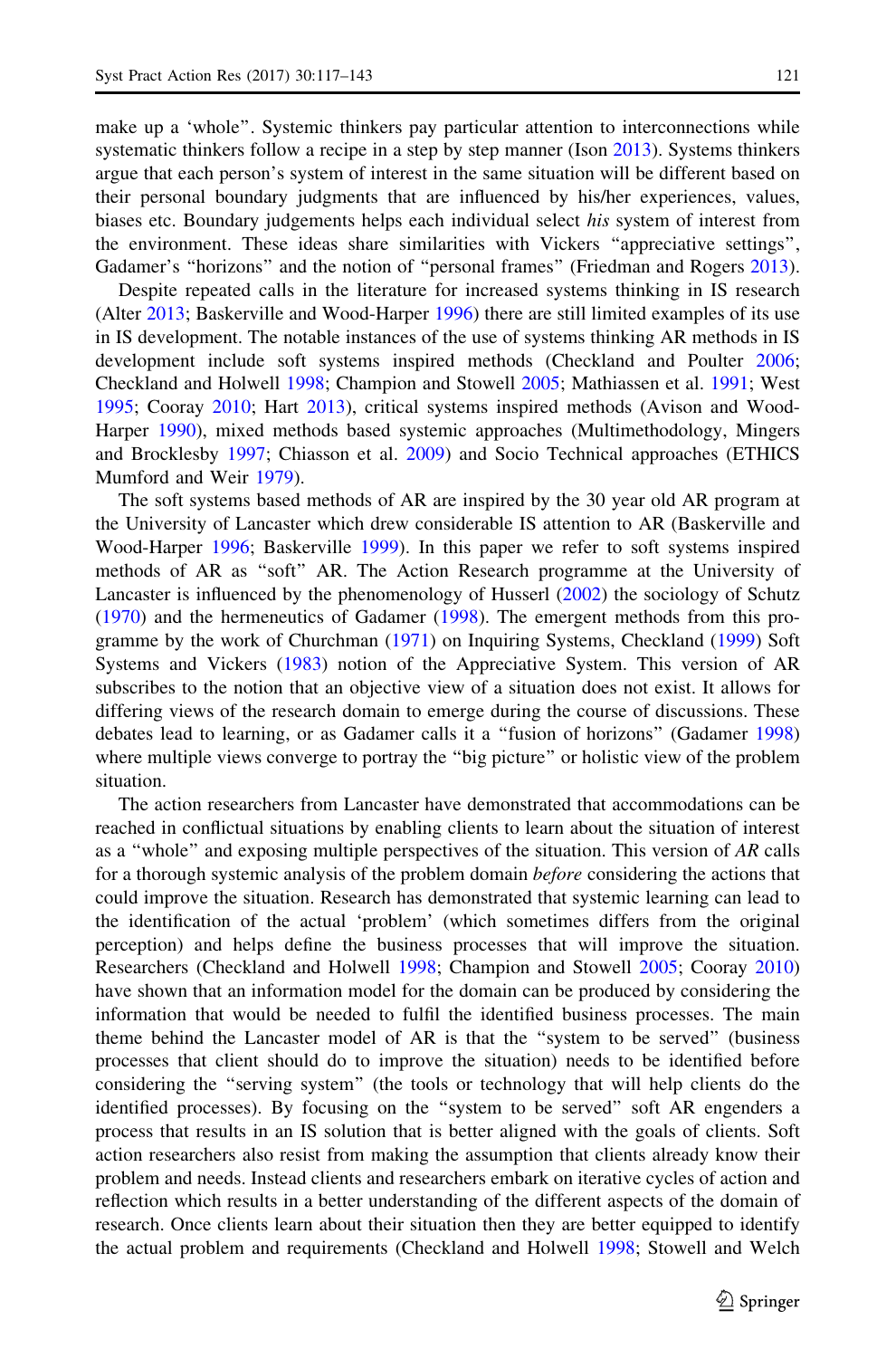[2012\)](#page-26-0). This is in contrast to popular ISD methods (e.g. agile, RAD and waterfall), which assume that clients already know about all aspects of the situation and require clients to list out their needs at the initial stages of a project.

#### IS Development in Virtual Teams

Examples of AR studies in the IS discipline are widely conducted in the face to face setting studies (such as Lindgren et al. [2004](#page-25-0) (Canonical AR), Champion and Stowell [2005](#page-24-0) and Cooray [2010](#page-24-0) (Soft AR) Iversen et al. [2004](#page-25-0) (Collaborative practice research), and Mårtensson and Lee [2004](#page-25-0) (dialogical AR)). But there is little evidence of its use in virtual environments, which is particularly troubling in light of the increasing number of IS projects conducted by globally dispersed teams. Agile methods, while being the most popular among virtual IS teams at present, do not offer the focus on client learning (leading to out-of-the-box solutions and the identification of the 'real problem'), emphasis on action for improvement versus technology and focus on holistic analysis that AR offers. These benefits become more valuable in light of recent research on virtual teams.

A virtual team can be described as consisting of members who are geographically dispersed and communicate using computer mediation communication (Kanawattachai and Yoo [2007\)](#page-25-0). Members in a virtual team can synchronously talk to each other in real time using channels such as videoconferencing or communicate asynchronously by adding to the ongoing discussion at different times using channels such as email chains, discussion boards etc. Current research shows the way individuals act as part of a virtual group is different from their behaviour in face-to-face meetings (Sarker and Valacich [2010;](#page-25-0) Sassenberg et al. [2005;](#page-25-0) Montoya-Weiss et al. [2001\)](#page-25-0). Researchers have discovered that conflicts are more prevalent within virtual teams than with face-to-face teams. Sarker and Valacich ([2010\)](#page-25-0) demonstrate that participants are more likely to change their initial points of view (shaped by personal values, biases and experience) and accommodate others views when discussions are held in a face-to-face environment rather than virtually. The problem is compounded since members of virtual teams may not share the same language nor culture but yet are an essential part of the enterprise. These findings have implications for ISD since the process relies on the effective transfer of domain knowledge from clients to developers (system to be served) and knowledge on the technologies from the developers to clients (serving system). Conflict between virtual IS team members can lead to a breakdown of communication and result in IS that are not well aligned with the needs of clients. These problems identified by researchers highlight the need for an alternative approach to virtual ISD that is more focused on learning, challenging initial points of view and creating shared understanding. It is to this end we (a) explore the applicability of AR as an approach to ISD in a virtual synchronous environment and (b) investigate the Lancaster version of AR (soft AR) as a means of ameliorating the problem of conflict, which research suggests is more prevalent in virtual teams.

## Field Research

#### Exploring the Implications of the Research Questions

In order to explore these research questions it was necessary to work on a *real* problem with a real organization. In March, 2013 the Chief Academic Officer (CAO) of Curry College (CC), Boston, USA requested that contact with a potential collaborator be established and an initial assessment of the feasibility of starting a study abroad partnership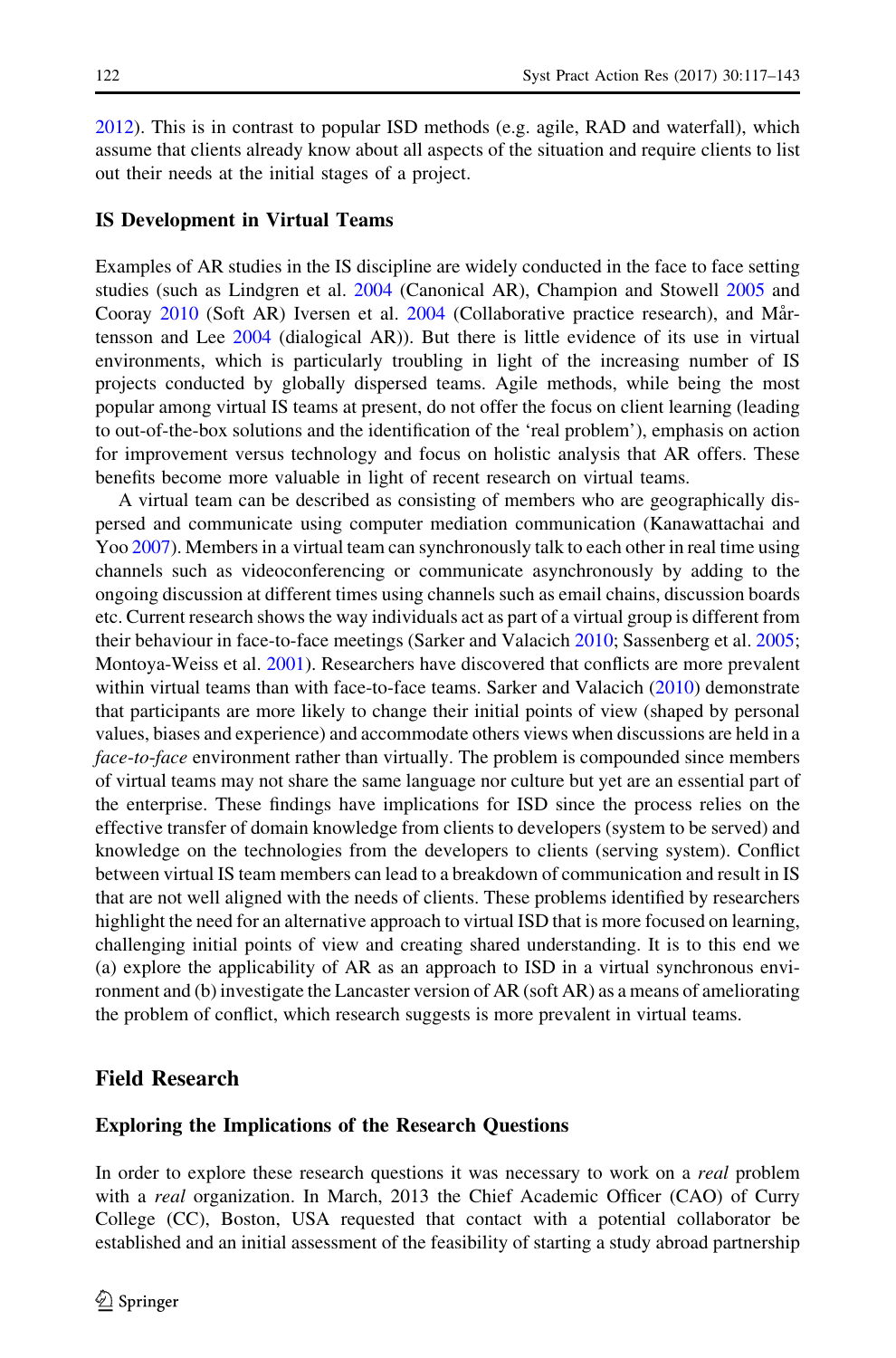be explored. The charge was to explore what business processes would have to be in place to initiate and maintain a study abroad partnership. A description of the information requirements for these processes was also to be provided. Suggestions on how technologies could help acquire, store, process and distribute that information was also welcomed. Based on the initial requirements of the institutions it was understood that the study was expected to cover the analysis and information requirements definition stage of the Software Development Life Cycle (SDLC) in ISD while the implementation was to be left to the IT departments at the respective institutions.

The project was set up between Richmond University<sup>1</sup> (RU) in the United Kingdom and Curry College (CC) USA. The Dean of International Programs at Richmond University and the Director of Admissions North America from Richmond University were brought together. The initial contact was made through a face-to-face meeting (May 21st 2013) followed by a series of e-mails.

Although the participants of the study were located in two continents it was important that the key stakeholders participated in the study. To this end a virtual communication environment was created. Initially an asynchronous communication environment (i.e. email) was used by participants, but it became apparent that they needed to meet 'virtually' at the same time to facilitate productive discussions. A synchronous virtual environment was created allowing participants to talk to each other and see each others video feeds in real time. This approach meant that there was a more equal participation among team members because of the higher levels of social presence, (the extent to which one becomes aware of others), created by the synchronous use of audio and video (e.g. Paulus and Phipps [2008;](#page-25-0) Pena-Shaef et al. [2001](#page-25-0)).

The free web based synchronous software tool 'Wiggio' was chosen as the communication technology because it provided, audio, video and texting capabilities for participants to communicate synchronously, which assisted in replicating a face to face environment as close as possible. Wiggio also provided a whiteboard feature that participants could use to create/edit a diagram together in real time.

All participants were located separately and joined the study from different locations across the USA and UK. None of the participants were in the same room during the study. The equipment used by each participant was as follows

Individual Laptops with microphones and headsets

Access to a connection to the internet

Wiggio, virtual meeting software delivered over the internet. Participants are not required to install software on their own computers.

The project brief given to us required that we be active participants but the choice of the method and its suitability to the task was left to us.

## Choosing a Methodology

The dual goals of the study (research and practical) were aligned with AR, which allows for the generation of new knowledge along with useful practical outcomes for clients. The 'systems thinking' based view of a situation was ideal for the task at hand since it called for a thorough analysis of the problem domain before considering the actions that could improve the situation. The clients understood that they did not have a ''big picture'' view of the problem domain and that many ''pieces of the puzzle'' were yet unknown. Our charge was to identify an appropriate systems thinking based tool to conduct the analysis and

Richmond, The American International University in London.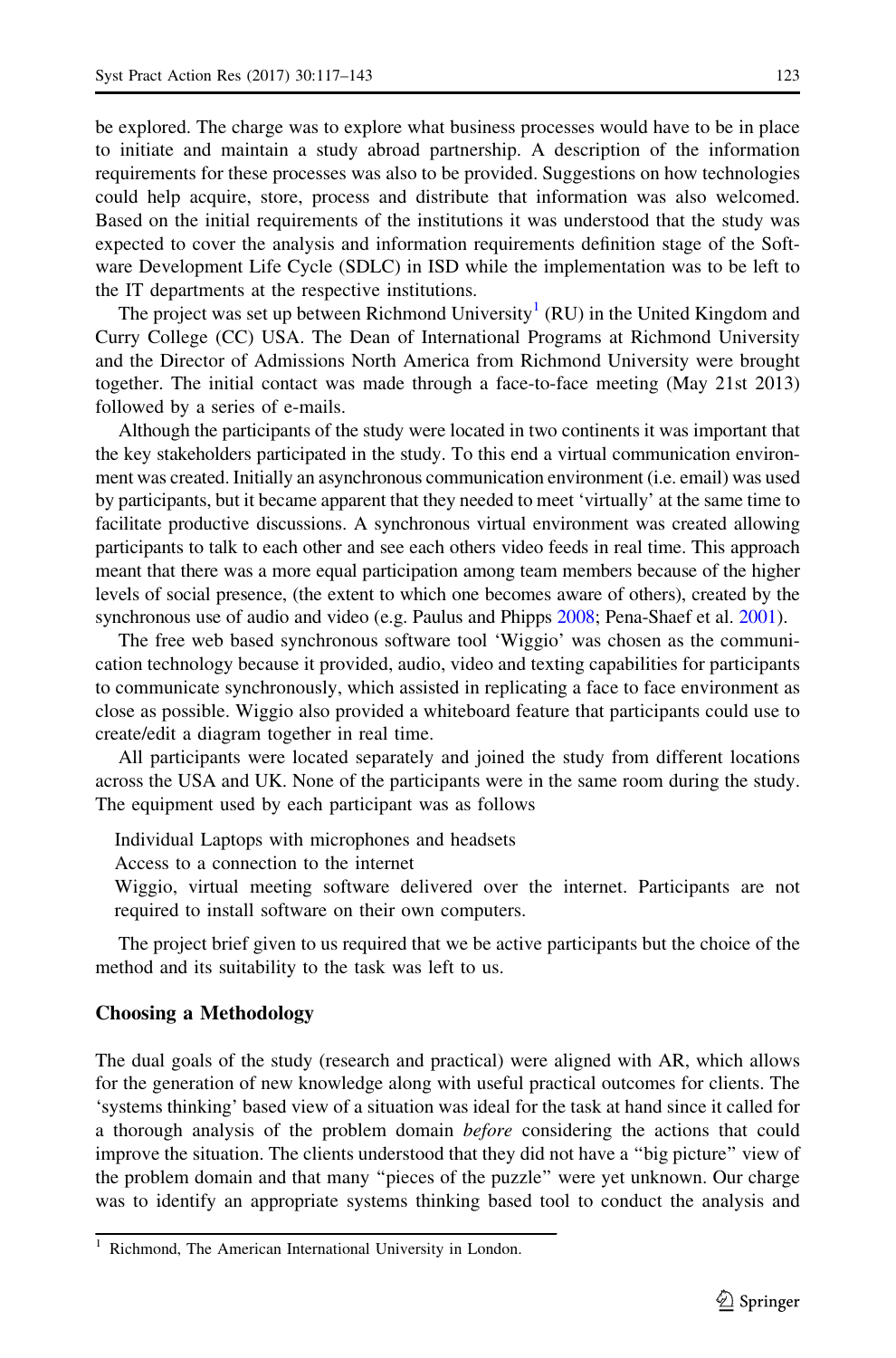requirements definition phase. Out of the available systemic approaches to ISD (Checkland and Holwell [1998](#page-24-0); Avison and Wood-Harper [1990](#page-24-0); Mingers and Brocklesby [1997](#page-25-0); West [1995;](#page-26-0) Champion and Stowell [2005](#page-24-0); Cooray [2010](#page-24-0); Mumford and Weir [1979](#page-25-0); Mathiassen et al. [1991\)](#page-25-0) we selected the Appreciative Inquiry Method (AIM) since it appeared to be best suited to the context of the specific situation.

Although Soft Systems Methodology (Checkland and Holwell [1998\)](#page-24-0) was most referred to in literature it was less suitable within our synchronous virtual setting since the stakeholders were not very technically proficient and drawing rich pictures on the computer (the preferred tool of choice in SSM) was unrealistic. We chose AIM since (1) the tool of choice is a simple Venn diagram, which can be easily drawn on the computer by participants (2) it is better suited for situations where all can agree in advance upon the question/issue to address (3) allows all participants to contribute to the development of the ideas relating to the issue/ question (4) provides tools that promote discussions and shared understanding.

AIM comprises three phases which are Appreciate, Articulate and Actuate. In these stages participants use systems maps (similar to Venn diagrams), PEArL (Champion and Stowell [2001](#page-24-0); Cooray [2010](#page-24-0)) and activity models to expose multiple perspectives of the research question, create a shared ''systemic'' understanding of the issue and generate an action plan. A diagrammatic representation of AIM is provided below but for a full account (see Stowell [2014](#page-26-0); Stowell and Welch [2012,](#page-26-0) pp. 51–57) (Fig. 1).

PEArL (Champion and Stowell [2001\)](#page-24-0) is another systemic tool that is used frequently with AIM and has shown its usefulness in several different contexts. The mnemonic PEArL consists of five different elements (see Table [1\)](#page-8-0).

Originally PEArL was conceptualized as a tool to record the *manner or atmosphere* within which participants interacted within an inquiry (Champion and Stowell [2001](#page-24-0)). The original intention was to help external parties authenticate a study and understand how results were reached even though they might be unable to replicate the results. Recently PEArL has been also applied in two other contexts. First it has been used by researchers (Cooray [2010\)](#page-24-0) in an introspective manner to reflect on the way they interacted in the study and as means of identifying their motivations for the purpose of improving themselves. This shows similarities with first person research which demands that the

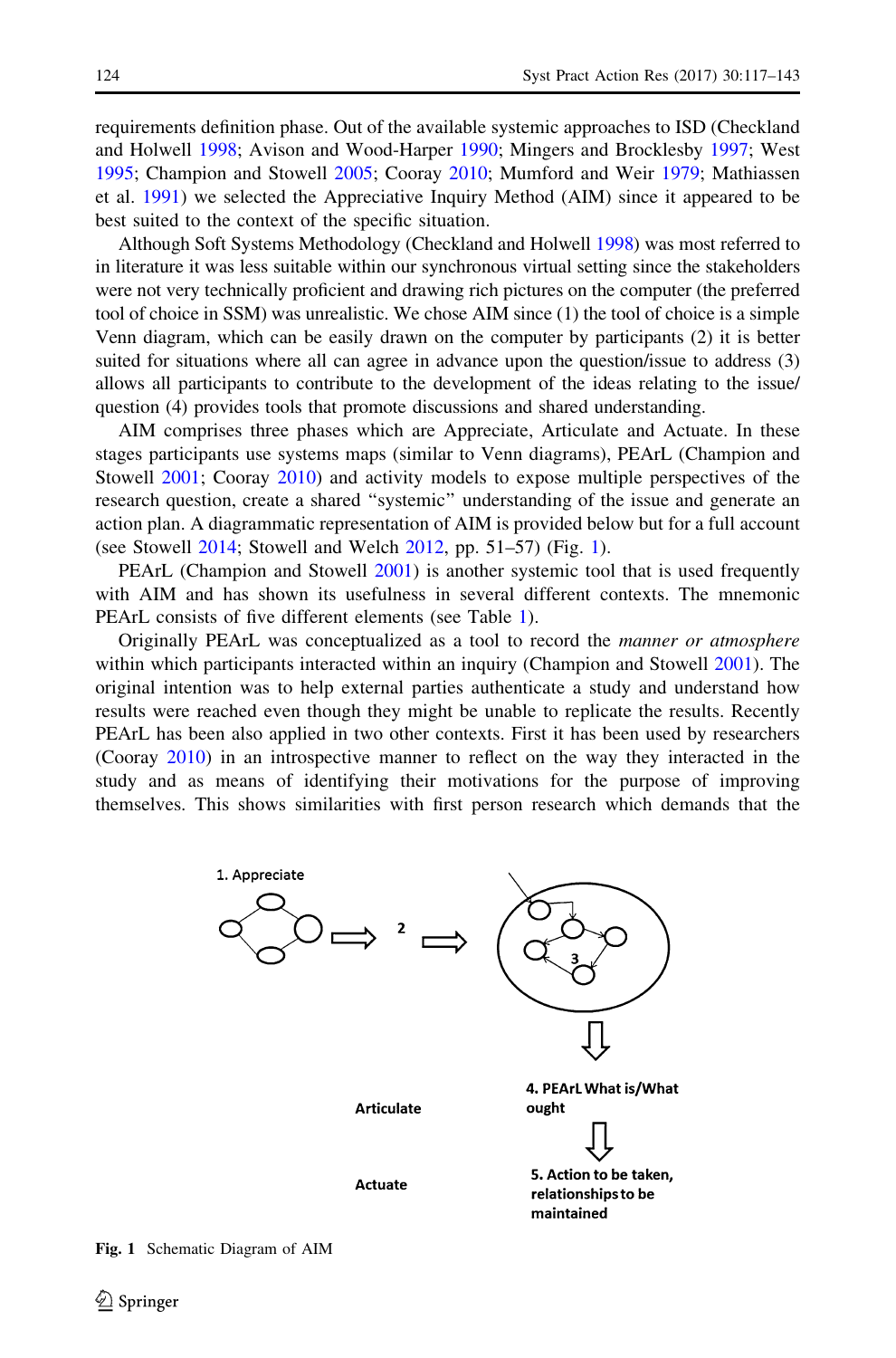| Elements of<br>PEArL | Issues to reflect upon                                                                                                                                                                                      |  |
|----------------------|-------------------------------------------------------------------------------------------------------------------------------------------------------------------------------------------------------------|--|
| P-Participants       | Who is Involved in the activity, who is excluded and why? Why are they involved? What<br>is their role in the activity?                                                                                     |  |
| E-Engagement         | How are the participants involved? What methods are used to engage participants? What<br>are the environmental influences in which an activity takes place?                                                 |  |
| A—Authority          | Formal authority associated with activity, What are the environmental influences? What<br>embedded authority do the tools for engagement have? Why were they chosen and<br>what influences the outcomes?    |  |
| r—relationships      | What kind of informal power or commodities (Stowell 2014; Stowell and Welch 2012,<br>pp. 116–118) do people use to influence others (Examples include the use of gender,<br>sociability, and verbal skills) |  |
| $L$ —Learning        | The theoretical and practical outcomes from the activity, judgments about how these<br>were achieved and assessment about the ownership of outcomes                                                         |  |

<span id="page-8-0"></span>Table 1 List of PEArL elements

researcher learn about her own actions and states of awareness (Reason and Bradbury [2013;](#page-25-0) Greenwood and Levin [2006](#page-25-0)). Second it has been used as a sense making tool to enable participants to reflect on different aspects of an issue, process or domain in a more holistic manner (Cooray [2010](#page-24-0); Stowell and Welch [2012](#page-26-0)). In this study we use PEArL in all three contexts.

PEArL has shown its flexibility as a sense making tool by being used as a means of analyzing issues arising from SSM investigations (Cooray [2010\)](#page-24-0) and from AIM studies (Hart [2013](#page-25-0)). Researchers have found that the questions related to PEArL can be used as guidelines to learn about ''what is the case at present'' with regards to a problem domain or issue (corresponding to Vickers reality judgements) (Vickers [1983](#page-26-0)) and ''what ought to be the case in an ideal setting'' (corresponding to Vickers value judgements) (Vickers [1983](#page-26-0)). Studies have demonstrated that using PEArL in conjunction with Vickers ideas can lead to a better understanding of issues arising from AIM and SSM investigations. For a full account of PEArL as a sense making tool (see Cooray [2010;](#page-24-0) Stowell and Welch [2012](#page-26-0)).

## Authenticating the Research

The underrepresentation of AR in organizational and IS research has been partly attributed in the literature to difficulties in validating AR. According to See Pui et al.  $(2010)$  $(2010)$  the personal biases of the researcher can threaten the validity of qualitative action research which corresponds to arguments made by (Susman and Evered [1978](#page-26-0); Checkland and Holwell [1998;](#page-24-0) Davidson [2002](#page-24-0)) that AR researchers are active participants in an inquiry, both influencing and being influenced by it. Researcher bias was minimized in the study by

- The researchers consciously striving to let the participants be in control of the process of inquiry
- Giving participants a chance to edit and confirm the study data, the researcher's interpretation of the study data and the conclusions reached; and
- Using the mnemonic PEArL (Champion and Stowell  $2001$ ) as a tool to record the manner in which the researcher participated in each session.

After each session in the study two types of PEArL records were created. The first was a PEArL record to document the researcher's interpretation of the manner or atmosphere in which the session took place (i.e. interactions between participants) so that an external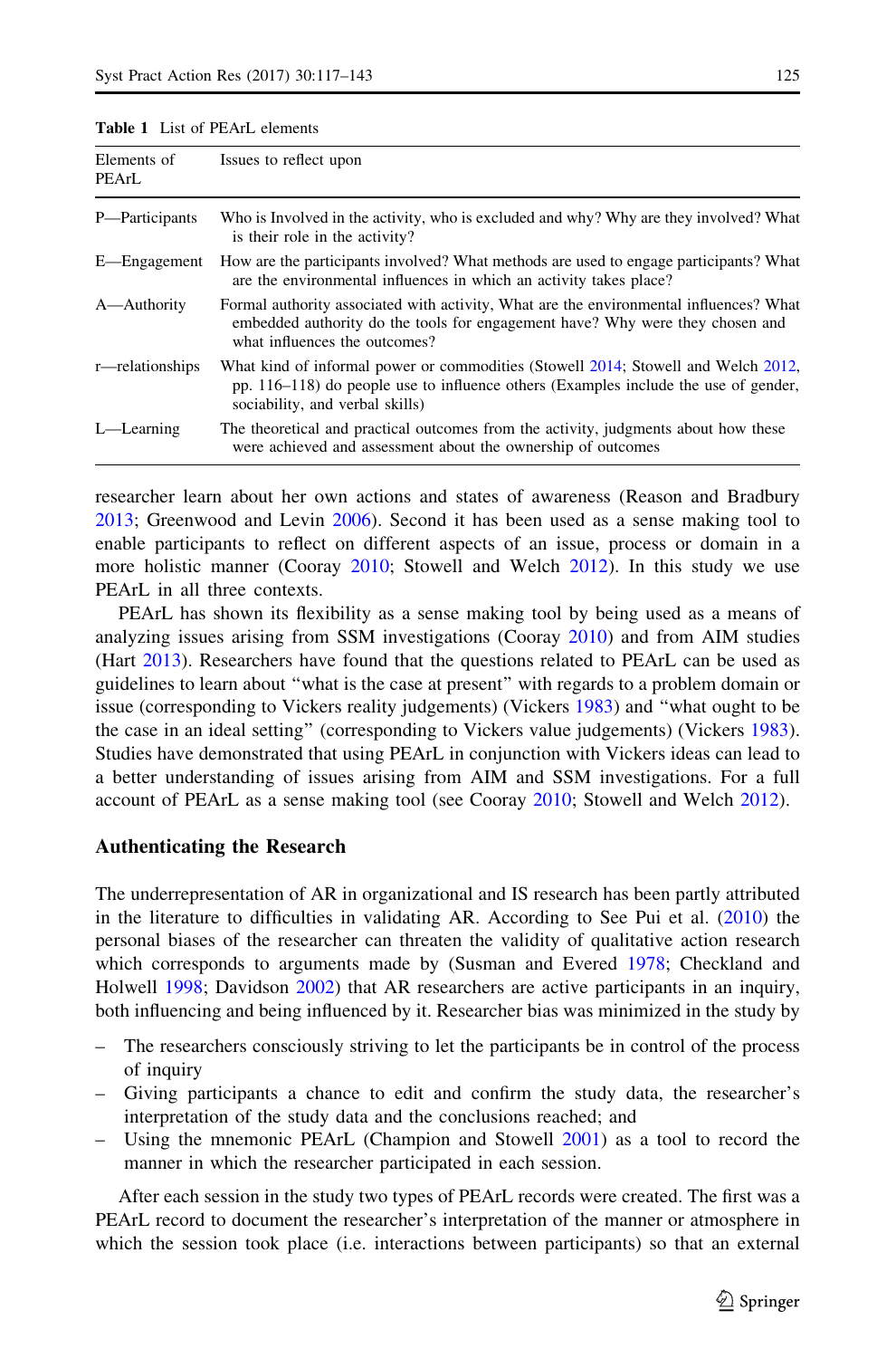<span id="page-9-0"></span>party could understand how the results were reached (recoverability—Checkland [1999](#page-24-0), p. A40) even though they may not be able to reproduce the exact same results (Champion and Stowell [2005](#page-24-0); Cooray [2010](#page-24-0)) (see Table 2 for example). This type of record was created to address the challenge in qualitative social research of being unable to replicate social situations in exactly the same way due to the dynamic and unpredictable nature of people.

The second type of PEArL record (see Table [3\)](#page-10-0) was a personal record of the researcher's reflections on her own interactions during each session. This type of record was used to assist both an external party and the researcher to trace how the researcher may have influenced the sessions. This type of record can be introspective in nature and the researcher can use this to reflect on her own role within the study. Both types of records can be used to reflect on how each session was conducted and used by external parties to interpret and authenticate the results of the study.

The maintenance of rigor is another challenge faced by AR researchers especially since it is difficult to replicate the results of social inquiries (in the way one can with science experiments) due to the dynamic and unpredictable nature of participants. Checkland and Holwell [\(1998](#page-24-0)) suggest the notion of 'recoverability' as a way of addressing the issue and argue that external parties should be allowed to see the intellectual thought process that led the inquirers to reach a conclusion even if they might not be able to reach the same conclusion themselves. Checkland ([1981\)](#page-24-0) argues that AR researchers should document the potential application area (A) framework (F) for understanding A, and a methodology (M) for problem solving within A based on F before the study takes place. This is to ensure that external parties can see the thought process that led to conclusions being reached and contributes to the rigor of AR.

Based on Iversen et al. [\(2004](#page-25-0))'s interpretation of Checkland and Scholes [\(1999](#page-24-0))'s action research cycle and FMA model this study combines theory and practice as follows.

- Research Framework (F)-AR, virtual teams in IS development
- Research Methodology (M)-AIM
- Real world problem situation (A)-The research focuses on identifying the potential of AR (specifically the Lancaster model of soft AR) in the analysis phase of ISD as a means of creating shared understanding and reducing conflicts in virtual teams.

| PEArL<br>elements | <b>Observations</b>                                                                                                                                                                                                                                                                                                                                                                                             |  |  |  |
|-------------------|-----------------------------------------------------------------------------------------------------------------------------------------------------------------------------------------------------------------------------------------------------------------------------------------------------------------------------------------------------------------------------------------------------------------|--|--|--|
| Participants      | Representatives from Richmond University, Researcher                                                                                                                                                                                                                                                                                                                                                            |  |  |  |
| Engagement        | Participants seemed very comfortable with the use of Wiggio especially since they had<br>attended the test session previously where the researcher demonstrated how Wiggio could<br>be used. Most participants made changes to the map themselves on whiteboard although<br>at times the researcher was asked to add the elements they described. They debated points<br>and frequently made changes to the map |  |  |  |
| Authority         | Participant X had highest rank                                                                                                                                                                                                                                                                                                                                                                                  |  |  |  |
| Relationships     | An atmosphere of cordiality prevailed. One participant did mention that he had spearheaded<br>many study abroad partnerships in the past and frequently drew on his past experiences to<br>articulate a point. This may have led to that participant being perceived as having more<br>credibility and hence exercise informal power over the others                                                            |  |  |  |
| Lessons           | Learned more about the central question. Being able to see the map displayed on the<br>whiteboard helped participants to think clearly. They also learnt about using synchronous<br>virtual meeting software                                                                                                                                                                                                    |  |  |  |

Table 2 PEArL record to document the manner or atmosphere in which the session took place (for the meeting with representatives from RU)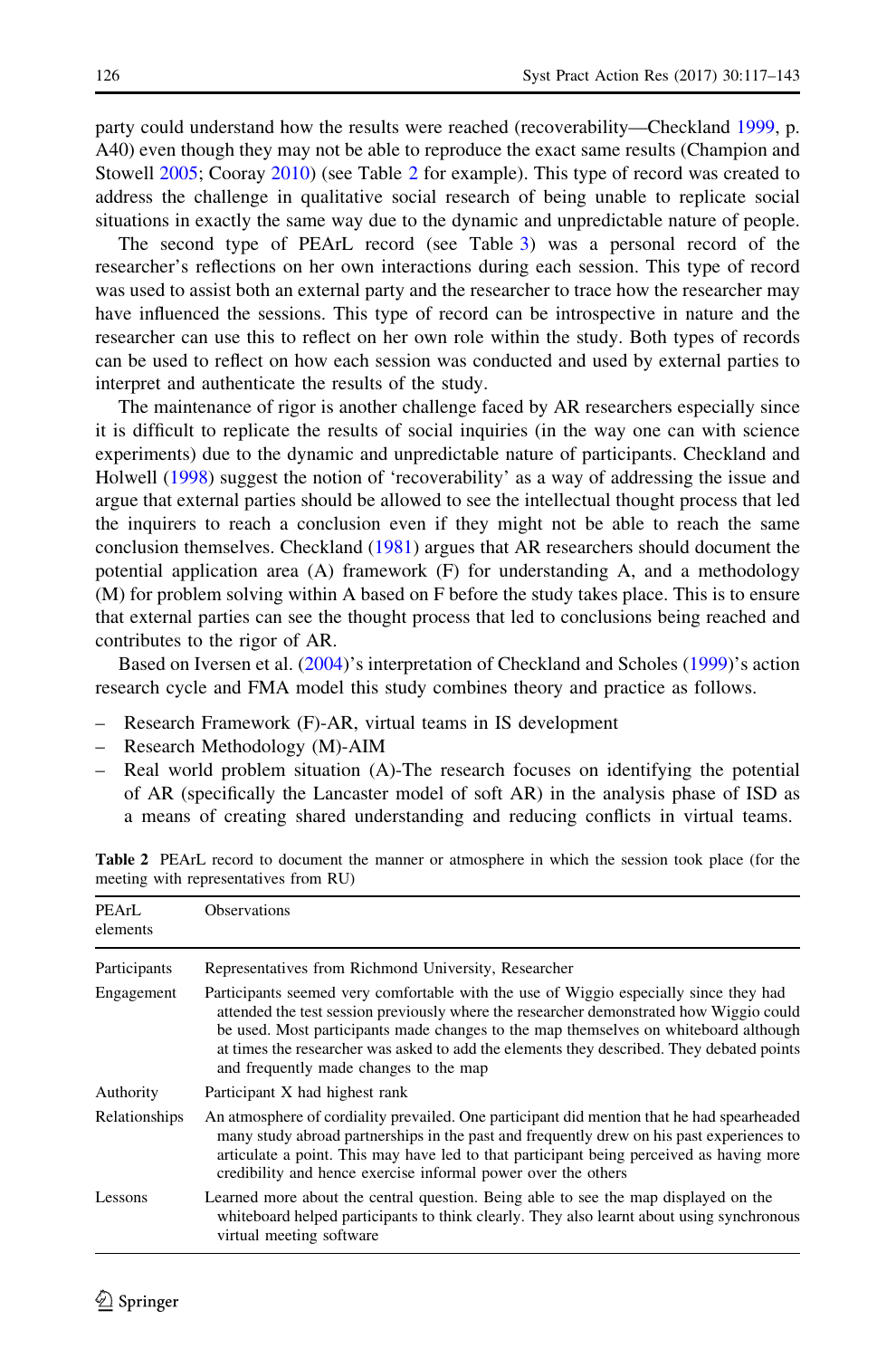| PEArL<br>elements | Observations                                                                                                                                                                                                                                                                                                                                                                                                                                                                                                                                                                                                                                                                                |  |
|-------------------|---------------------------------------------------------------------------------------------------------------------------------------------------------------------------------------------------------------------------------------------------------------------------------------------------------------------------------------------------------------------------------------------------------------------------------------------------------------------------------------------------------------------------------------------------------------------------------------------------------------------------------------------------------------------------------------------|--|
| Participants      | Representatives from Richmond University, Researcher                                                                                                                                                                                                                                                                                                                                                                                                                                                                                                                                                                                                                                        |  |
| Engagement        | The researcher explained the tasks to the participants and then only spoke when participants<br>wanted some clarification. Some of the participants were not comfortable editing the<br>whiteboard themselves and requested the researcher to add their ideas to the map. In the<br>situation the researcher immediately asked for feedback on what was added                                                                                                                                                                                                                                                                                                                               |  |
| Authority         | Participants from Richmond had authority although the researcher had some authority as<br>the one most experienced with the Wiggio tool and AR                                                                                                                                                                                                                                                                                                                                                                                                                                                                                                                                              |  |
| Relationships     | An atmosphere of cordiality prevailed. The researcher was both the facilitator and a faculty<br>member of Curry College. In the study the researcher played the role of facilitator and<br>tried to ensure that she did not influence the proceedings. However in such a situation<br>where the facilitator also has a stake in the problem situation if proper care is not taken<br>the facilitator can possibly yield informal power using her extra knowledge in the method<br>of inquiry and technology used. The approach adopted by the researcher was to explain<br>what was required to participants and then only speak when participants had questions or<br>needed clarification |  |
| Lessons           | Learned that some participants knew much more about the study abroad program than<br>others. Made a note to figure out how to get the others more involved                                                                                                                                                                                                                                                                                                                                                                                                                                                                                                                                  |  |

<span id="page-10-0"></span>Table 3 PEArL Record to Reflect on researcher's involvement in the session with RU

## Cycles of Learning for Action

#### Cycle One

As discussed previously the researcher met with the CAO of CC and the Dean of International Programs of RU in Boston in May 2013 to have the initial discussions. Since the researcher is a full time faculty member at CC she worked with the CAO to identify a list of potential participants from CC. The Dean of International Programs at RU worked with the Director of Admissions (North America) to identify a list of potential participants from RU. The researcher contacted the participants via email and explained the processes involved in the study. Once the list of participants was confirmed they were added to an email thread and asked to discuss and agree upon an initial question to explore. The question was agreed on through email discussions and is as follows.

''How can we make the exchange program between CC and RU more attractive to students so that a sustainable relationship between the institutions becomes feasible?''

Although participants were able to agree on a question it became apparent that they would need to be able to communicate in real time in order to have more productive discussions. Since participants were located in the US and UK it became important to explore the option of synchronous virtual meeting software. The free web based synchronous software tool 'Wiggio' was chosen as the communication technology because it provided, audio, video and texting capabilities for participants to communicate synchronously. Wiggio also provided a whiteboard feature that participants could use to create/edit a diagram together in real time. Prior to the group sessions the participants were given individual basic online training on Wiggio by the researcher. The training for the participants in both the UK and US was done via the internet with the exception of one face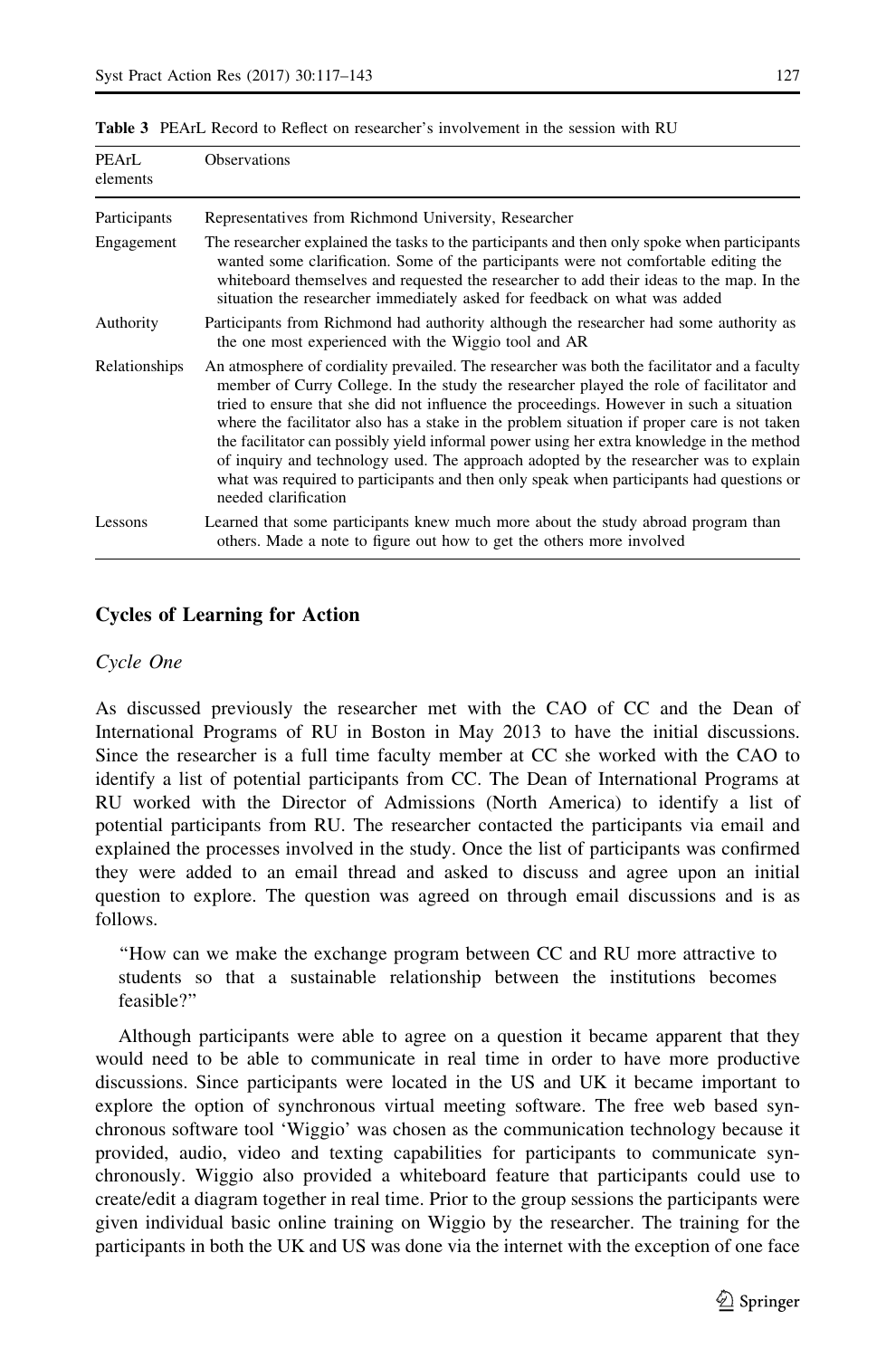to face training done with a participant at CC. Participants were taught how to log into Wiggio, edit their sound and video settings so that they could hear, talk to and see others, to edit the whiteboard, to share documents and share their desktop. A brief overview of the goals of study and the process of AIM was also discussed. Once participants were confident that they could log in and participate from their individual locations two group sessions were set up- one for the participants from CC and another for those from RU. Each participant joined the sessions from different locations.

The first session was held with RU and the participants included one researcher, the Director of Admissions North America and two faculty members who were directly involved with the 'study abroad' partnership in the UK. The researcher was located in the US while the other participants were at different locations in the UK.

Each participant joined the session from his/her own laptop using the software Wiggio. Participants were able to see and hear other participants by using the audio and video features of Wiggio. The participants were asked to focus on the agreed central question. The whiteboard on Wiggio was opened and the central question added within the centre circle on the board. All participants could see this in real time. The participants were invited to add their own thoughts to the central question by adding circles to the centre in the Venn convention of a Systems Map.

The shared whiteboard meant that participants were able to modify the systems map in real time. One participant stated that he was not technologically experienced and requested that the researcher add his elements to the map. This was done in real time. The participants could see what was added and make amendments if necessary.

Participants from RU, collectively, produced the following systems map (Fig. 2).



Fig. 2 Systems map produced by members of RU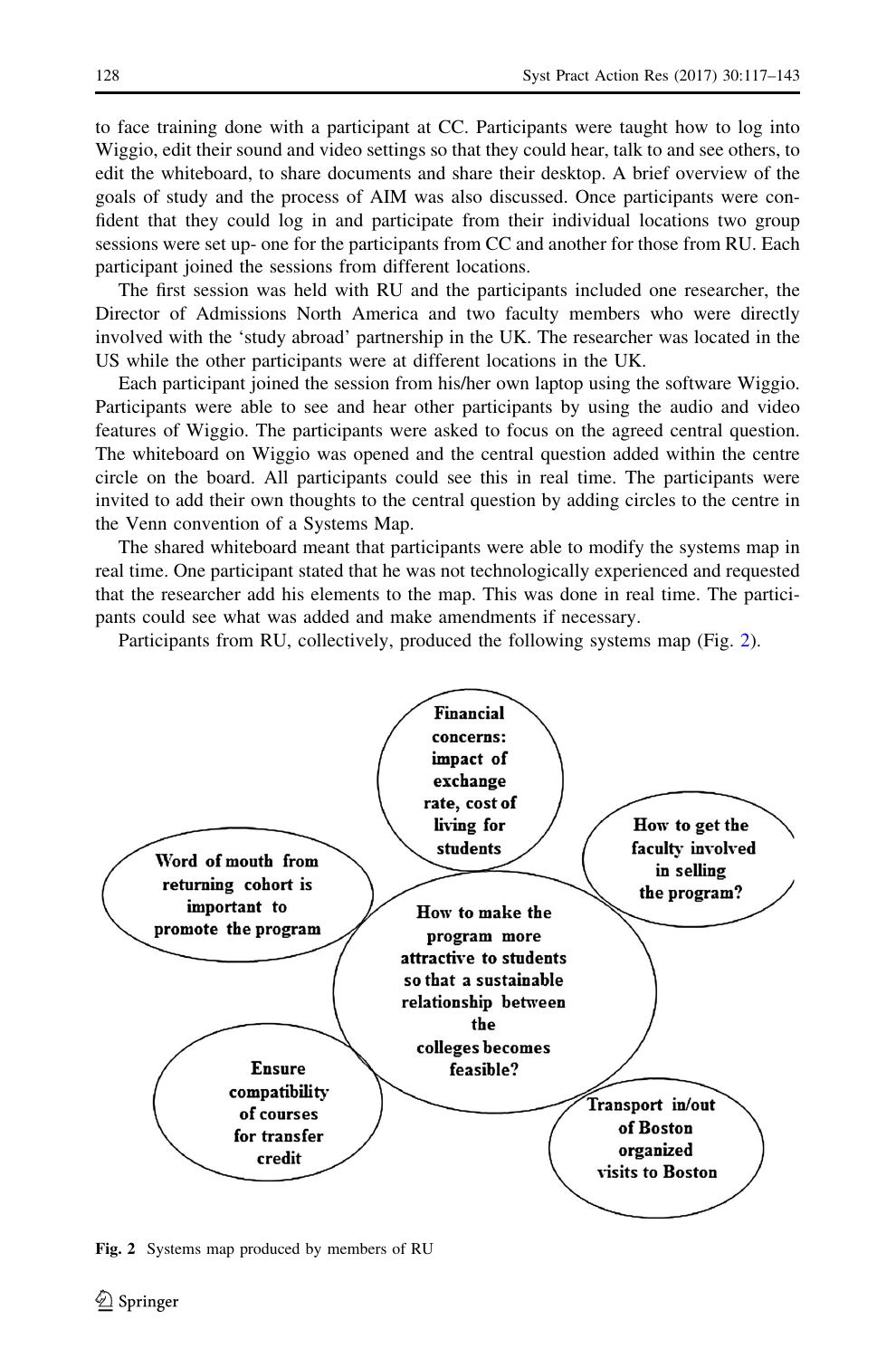Participants then discussed and clarified any components of the map that they did not understand or disputed. Their comments were documented as a record of the process that had taken place. There was an atmosphere of general cordiality throughout the session although it did appear that certain members, who had past experience in study abroad programs, might have had influence over the others because of the way they chose to disclose this. This manifested through the informal comments about their past experience, which may have given them more credibility and power in the eyes of others (e.g. was this an example of informal power, 'r' in PEArL-Stowell [1989\)](#page-26-0).

Participants asked questions when they did not understand an element in the systems map and those who had added the element explained their reason for doing so. This process sometimes generated a discussion. For instance, when participant X added that he would like to see the financial specifics of the study abroad program be more transparent participant Y did not agree with this proposal. After some discussion the participants decided to delete this element from the map altogether since participant X accepted participant Y's explanation on why it would be legally difficult to do so. The depiction of the element in a visual manner on the 'white board' (in the systems map) made each idea more explicit and ensured that the discussion was more structured than rambling. The act of adding (or deleting) an idea drew attention to it encouraging the contributor to explain what s/he meant. One problem noted during this stage were the delays in the network meaning other participants had a wait for a few seconds. But once the delay was understood the 'Wiggio' environment proved to be successful as it allowed participants to discuss the map in real time. This session ended with participants from RU agreeing on their version of the systems map. In the second session participants from CC repeated a similar exercise. The participants from CC included the Director of Academic Enrichment, the registrar and a faculty member associated with the study abroad program. The systems map collectively produced by participants at CC in session two is as follows (Fig. [3\)](#page-13-0).

It became apparent during cycle 1 that not all participants were fully supportive of the study abroad partnership and that there was an underlying tension. This manifested when one participant (X) added the element ''Make financial specifics more clear to faculty and staff who are organizing programme so everyone can get behind it''. When the participant (who was an academic director) added this element the Director of Admissions North America (Y) immediately asked it be clarified adding all the available information had been passed on. During the ensuing discussion of the map the participant who had added the element said that he felt that his department was not given access to all the relevant information. Upon realizing that not everyone felt comfortable with the proposed partnership there was renewed interest among the senior management (Director of Admissions North America) to examine issues pertaining to the central question further since they believed that by doing so they could identify the underlying reasons for tensions. The participants decided that they would need to disseminate certain types of information among their staff (and each other) before the next sessions. They used the systems map as a means of identifying the types of information to be passed around. Although the ''financial specifics'' element was removed from the map it is noteworthy that participant Y stated at the end of session that he would try to email more financial information before the next meeting. The participants then dispersed to take the action they had identified.

After each session, two types of PEArL records were created. The first was to record the researcher's interpretation of the manner or atmosphere in which the session took place (i.e. interactions between participants) and the second was to document the researcher's own interactions during the session. These records can be used by external parties to help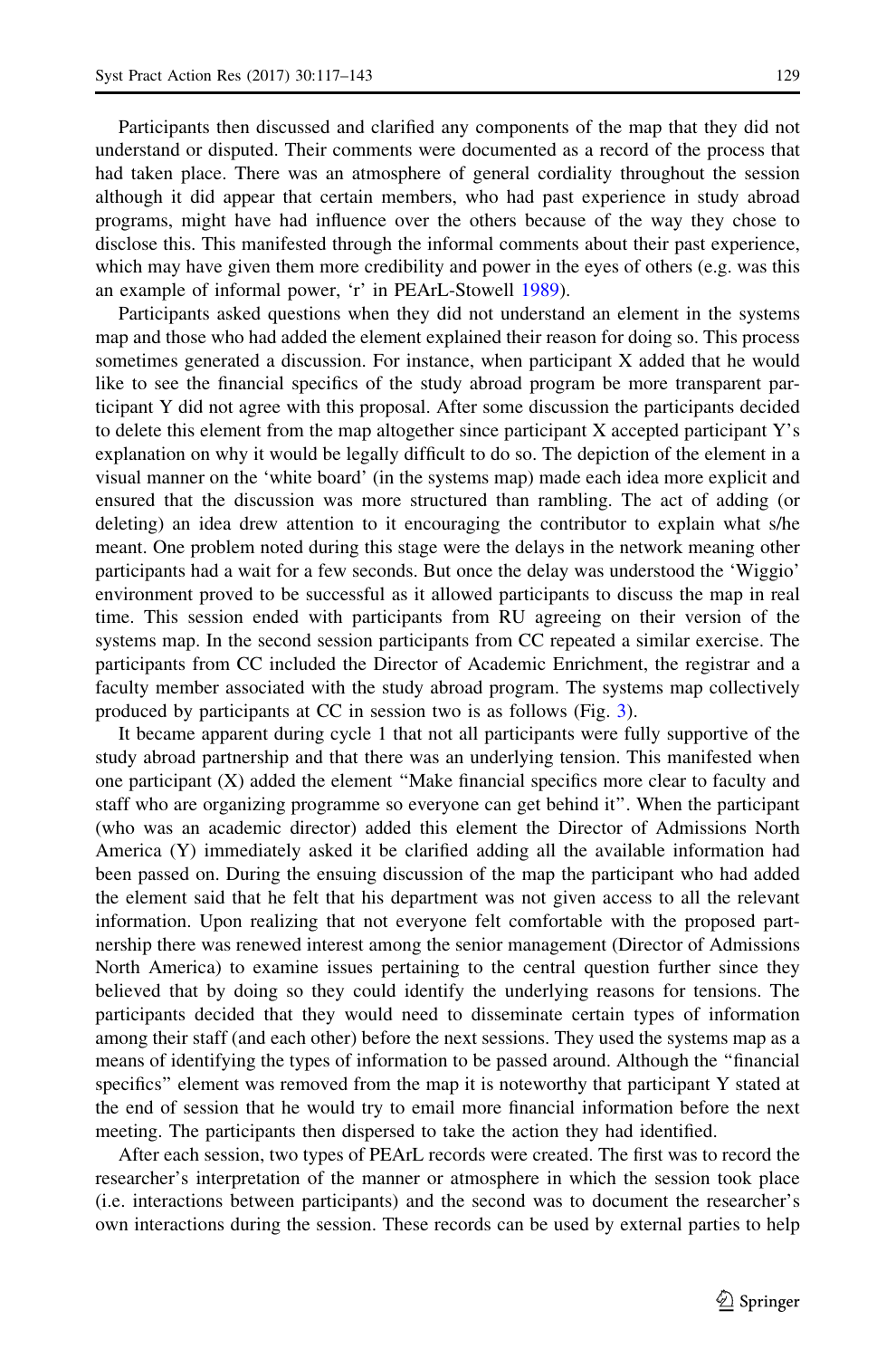<span id="page-13-0"></span>

Fig. 3 Systems map produced by CC

them to understand how each session was conducted and to assess how much influence the researcher had over the process.

The participants used the elements in the systems maps and learning from the discussions in order to decide on what information to disseminate among staff. Each participant had staff who reported to them with direct involvement to the study abroad program. At CC the director of Academic Enrichment created a site on the Blackboard learning management system and gave ''instructor'' access to the other participants. They were then able to add any other staff members as ''students'' to the site. As a faculty member of CC the researcher was also added to the site. Over the next 2 of months' participants added new documents on the issues discussed during the session. A discussion board was also created on the site to promote asynchronous discussion on the shared documents. Unfortunately, there was very limited activity on the discussion board. At RU relevant material was shared via email.

Although relevant information was shared with participants the results of the actions could not be evaluated since there was limited activity on the Blackboard discussion board at CC. Similarly, email was only used to provide material and there was no way to assess feedback from the recipients of the information. The researcher was not privy to the information shared at RU. It became apparent that more real time virtual sessions would be required to (a) assess the results of the actions (b) generate an inter-group level view of the problem domain and (c) evaluate if the tensions from earlier was still visible after the action taken.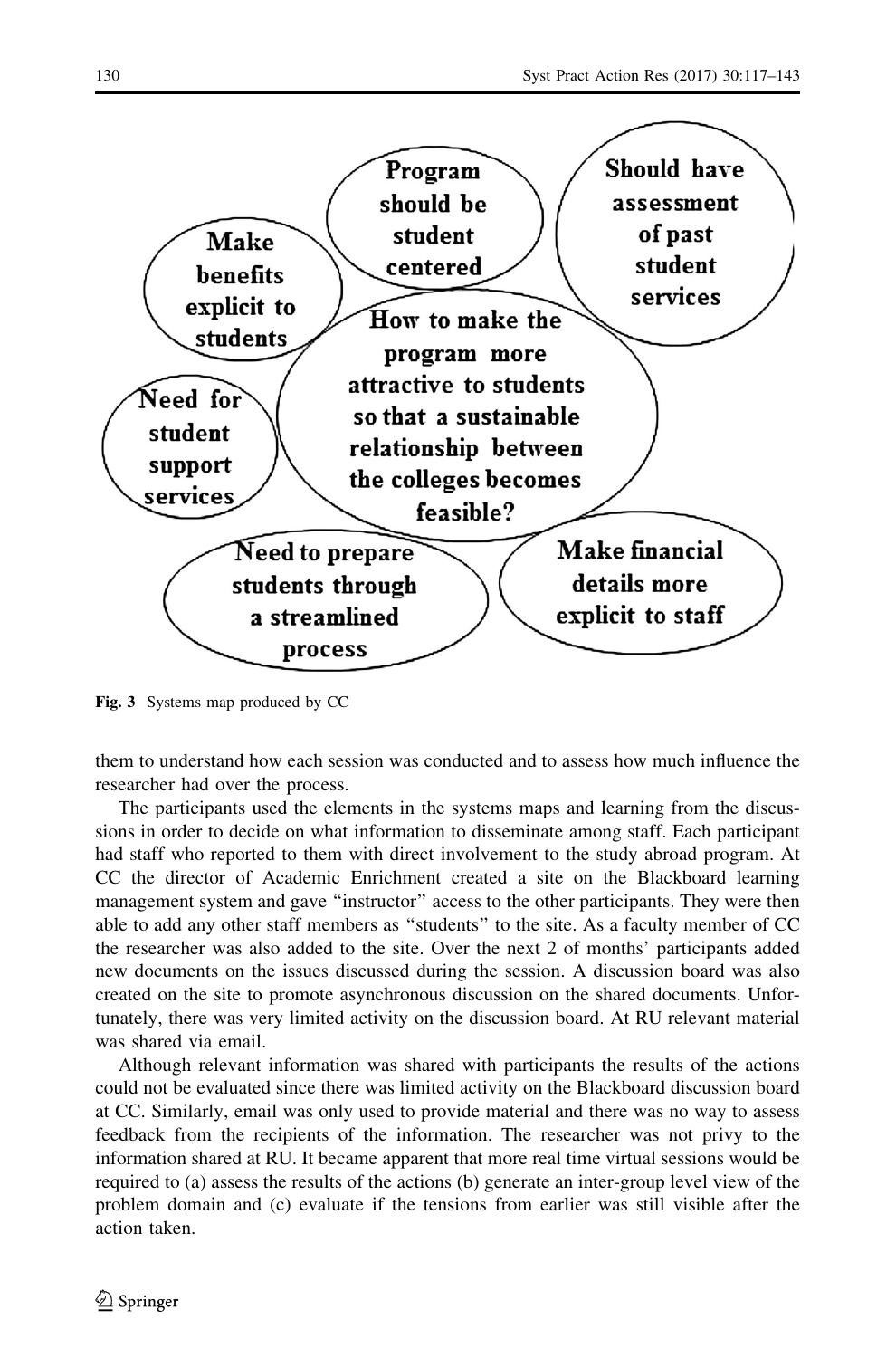#### Cycle Two

The purpose of cycle two was to assess the impact of the action taken in cycle one and explore the conflictual issues further using ''soft'' thinking tools. The intention was to arrive at a group level shared agreement on the problem domain by participants from both institutions. This would then be the starting point of an investigation into what business processes and information requirements would have to be in place to create an effective IS that could help to launch the new study abroad program.

Three sessions were held for cycle two with all the participants from cycle 1 (i.e. both institutions) at the same 'virtual' meetings. Participants were at different locations connected via their laptops using Wiggio. Prior to the first session the researcher combined the two maps produced during cycle one into one composite systems map. This was presented on Wiggio's whiteboard during cycle two to the group for comment. Participants reviewed the map, discussed any disputed elements and agreed changes to the map. They stated that their staff reacted positively to the dissemination of information after the previous cycle although they acknowledged that the information was, primarily, only communicated one way and that feedback was mostly on a one to one informal basis. Subsequently participants decided that more channels of communication should be opened for those outside the study (but directly reporting to the participants) to asynchronously discuss and share ideas. Participants decided that moderators should be appointed to these forums to ensure that the participation is high. They also wanted to open up the discussion to those outside of the study not directly involved with the study abroad program such as faculty in the different departments. The idea of organizing offline information sessions for faculty and staff was discussed as a means of getting feedback and buy in from faculty. Participants changed the elements in the map as a result of the reactions of their staff after the previous cycle. They also changed the elements in the map in response to the views of others present at the session. Participants analyzed each element in the map by asking the 'owner' of the element to explain their reasoning. Any disagreements were discussed and, sometimes, the text in the element changed to reflect the new, shared, understanding. Some participants asked the researcher to make the changes on the Wiggio whiteboard rather than do it themselves. One participant (as before in cycle 1) stated that he wanted the researcher to make changes to the map since he was not technologically proficient. We discovered that it was apparent that there were many issues that some of the RU participants didn't know (e.g. that there was a delay in getting the J1 visa for UK students) and many issues that were surprising to some participants from CC (e.g. that RU could only realistically market CC to 15 % of their students). After discussing each of the elements in the systems map and agreeing on a group level interpretation, participants then moved on to an agreed version of the composite map.

The discussions during the second virtual session in cycle two revealed that the marketing issue was the most problematic challenge since there were several associated unknowns. They also realized that the success of the programme hinged largely on the success of their marketing both on campus and outside of it. As a result participants decided to discuss this element further and generate ideas on an initial marketing plan that would work for both institutions. Some issues arising from the discussion caused conflict especially when the CC cohort realized that their college would only be marketed to a limited percentage of RU students.

When participants initially argued on the conflictual issue the assertions seemed to be more existential or abstract in nature. The systems thinking tools PEArL and CATWOE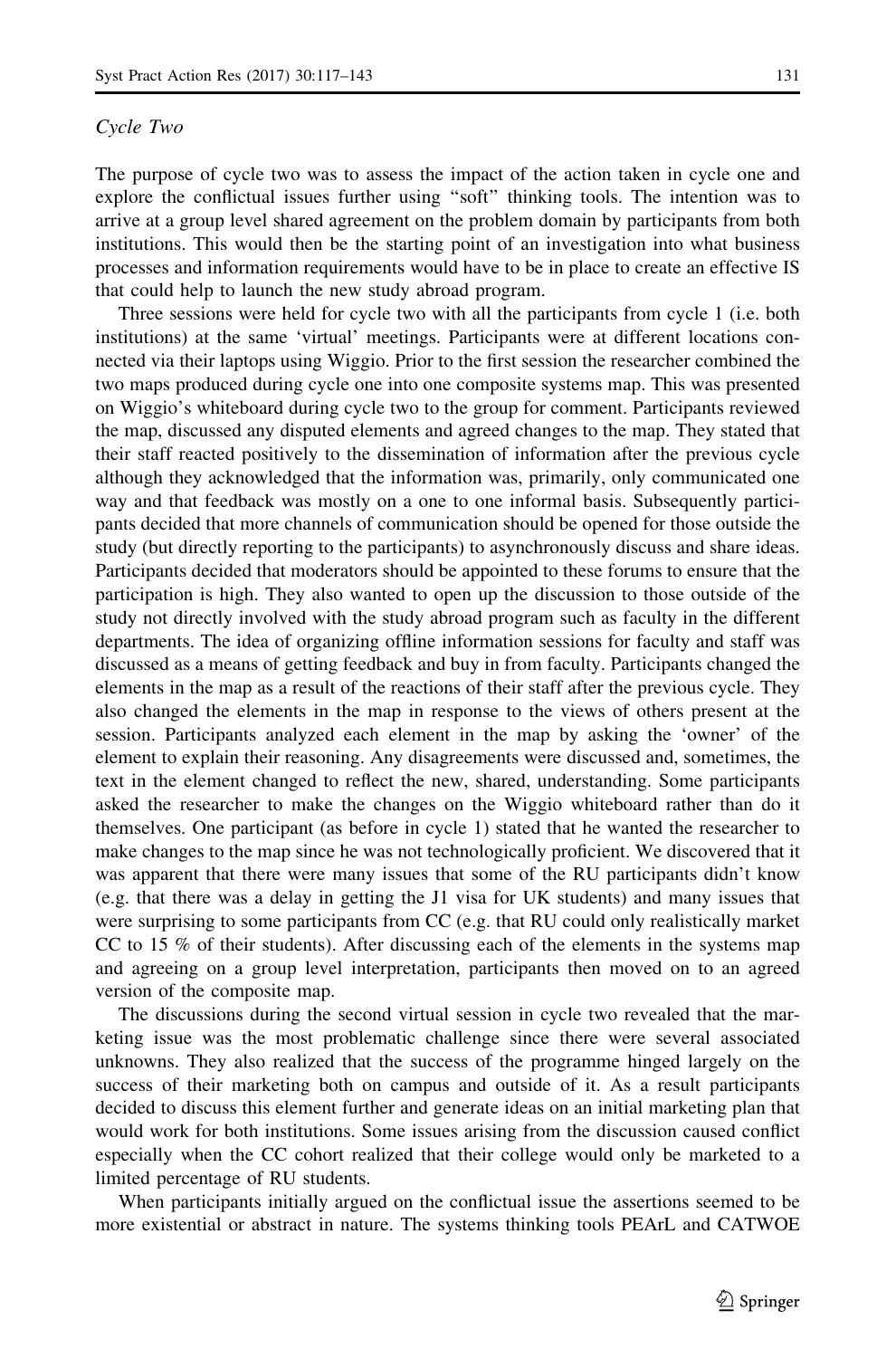(Checkland and Poulter [2006\)](#page-24-0) were applied as a means of structuring the debate which focused the attention of participants on the specifics and forced them to discuss their motivations. The process made it more difficult to retain hidden agendas. Questions corresponding to each element in PEArL and CATWOE were used to encourage participants to reflect upon and discuss key issues relating to marketing. Using PEArL enabled participants to see the plethora of views on marketing and encourage a systemic, holistic appreciation of the situation. Additionally, PEArL encouraged participants to reflect upon issues that they typically ignored such as informal power (r) and its effect upon outcomes. Participants were also asked to reflect on the marketing component from the systems map by using the T and W from CATWOE to help them think about why they viewed the situation in a particular way (W) and the transformation (T) that they hoped to achieve by implementing an effective marketing plan. The purpose of the exercise was to expose participants to each other's world views and associated motivation with the intention of generating shared learning about the situation and reducing conflicts. The discussions encouraged participants to explain their reasoning in a more explicit way, which helped others understand the thinking behind their contributions. Participants from CC confirmed that the deeper investigation of the issues using PEArL and CATWOE enabled them to understand RU's future plans and that surfacing and discussing the issues helped diffuse the situation. Participants from RU acknowledged that the questions corresponding to the elements from PEArL and CATWOE helped them to organize their thoughts and explain their future plans in a more structured and comprehensible fashion. This situation suggests that CATWOE and PEArL had assisted in diffusing a potentially conflictual situation by creating an environment of shared learning (Table 4).

During the same virtual group session all participants were asked to think about the five PEArL elements in terms of "what is the case" concerning the marketing component, helping them to reflect on how the marketing of the program is currently actioned. PEArL was used here as a tool for reflection to enable the participants to discuss various aspects of the situation especially issues related to how participants in the situation currently engage with each other and how formal power and informal authority is exercised. Each element in PEArL was explained and the participants asked to talk about their perceptions about marketing in relation to each element. The answers given by participants are as follows  $(Table 5)$  $(Table 5)$  $(Table 5)$ .

| <b>CATWOE</b> elements | <b>Observations</b>                                                                                                                                                                                                                                                                             |  |
|------------------------|-------------------------------------------------------------------------------------------------------------------------------------------------------------------------------------------------------------------------------------------------------------------------------------------------|--|
| C—Customer             | <b>Students</b>                                                                                                                                                                                                                                                                                 |  |
| A—Actors               | Director of Admissions in North America (Richmond) and Director of<br>Communications (Curry)                                                                                                                                                                                                    |  |
| T-Transformation       | Students who don't know about the exchange program become aware<br>and excited about the program                                                                                                                                                                                                |  |
| $O$ — $O$ wner         | Director of Admissions in North America (Richmond) and Director of<br>Communications (Curry)                                                                                                                                                                                                    |  |
| W—Worldview            | Increasing revenue                                                                                                                                                                                                                                                                              |  |
| E—Environment          | English students are averse to studying abroad, most Richmond students<br>are international students and they get an international experience just<br>by coming to Richmond so may not be interested in coming to the US,<br>J1 visa issues from the US end, problems with housing availability |  |

Table 4 Answers to CATWOE questions from participants on conflictual issue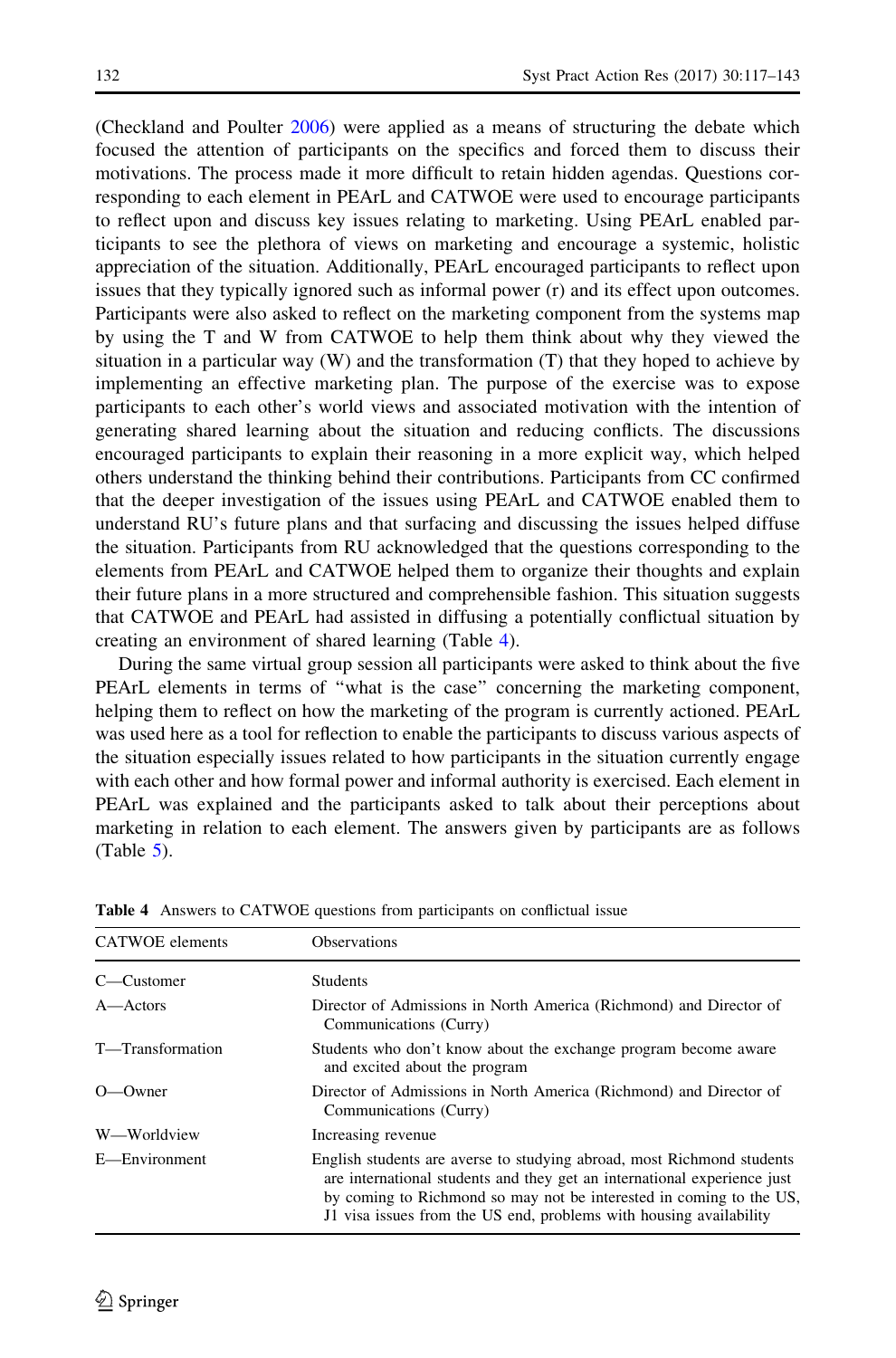| PEArL<br>elements | Observations                                                                                                                                                                                                                                                                                                                                                                                                                                                                                                                                                                                                                                                                                                                                                                                                                                                                                                                                                                                                                                                                                                                                                                                                                                                                                                                                                                                                                                                                                                                                                                                                                                                                                                                 |  |
|-------------------|------------------------------------------------------------------------------------------------------------------------------------------------------------------------------------------------------------------------------------------------------------------------------------------------------------------------------------------------------------------------------------------------------------------------------------------------------------------------------------------------------------------------------------------------------------------------------------------------------------------------------------------------------------------------------------------------------------------------------------------------------------------------------------------------------------------------------------------------------------------------------------------------------------------------------------------------------------------------------------------------------------------------------------------------------------------------------------------------------------------------------------------------------------------------------------------------------------------------------------------------------------------------------------------------------------------------------------------------------------------------------------------------------------------------------------------------------------------------------------------------------------------------------------------------------------------------------------------------------------------------------------------------------------------------------------------------------------------------------|--|
| Participants      | Currently registrar's office and Director of Admission's office, Director of<br>Communications                                                                                                                                                                                                                                                                                                                                                                                                                                                                                                                                                                                                                                                                                                                                                                                                                                                                                                                                                                                                                                                                                                                                                                                                                                                                                                                                                                                                                                                                                                                                                                                                                               |  |
| Engagement        | There is lots of confusion about who does what and who is in charge. Currently the<br>Marketing department is under the authority of the Director of Communications and<br>publishes brochures and limited web content to publicize the study abroad program.<br>There does not appear to be a holistic marketing policy yet                                                                                                                                                                                                                                                                                                                                                                                                                                                                                                                                                                                                                                                                                                                                                                                                                                                                                                                                                                                                                                                                                                                                                                                                                                                                                                                                                                                                 |  |
| Authority         | Director of Admissions in North America (Richmond) and Director of Communications<br>(Carry)                                                                                                                                                                                                                                                                                                                                                                                                                                                                                                                                                                                                                                                                                                                                                                                                                                                                                                                                                                                                                                                                                                                                                                                                                                                                                                                                                                                                                                                                                                                                                                                                                                 |  |
| Relationships     | The role of the marketing department is to oversee the way the college is marketed but<br>there appeared to be some competition between one participant and the Marketing<br>Department. The tension was demonstrated when the participant made several comments<br>on how the marketing department did not know enough about the study abroad program<br>to market it and that the marketing should be overseen by the people directly involved<br>with getting the program implemented (aka 'the insiders'). This was in contrary to the<br>usual scenario where the marketing department spearheads all the marketing campaigns<br>for the college. The participant appeared to use their extensive knowledge of the study<br>abroad program to bring the marketing of the study abroad program under the overview<br>of a different department rather than the marketing department of the college. There were<br>hints that the marketing department did not have adequate information to market the<br>program effectively since they had not been involved in all the meetings previously. This<br>influence may have led to the conclusion that a separate study abroad office had to be<br>created which among other duties would lead the marketing efforts as well. The use of<br>'insider knowledge' and wider access to information by the said participant can be<br>considered to be a 'commodity' of power used by him as an informal or 'soft' means of<br>influencing others. This was not a formal use of power since all participants had a similar<br>formal rank but some had participated in the meetings on the study abroad program<br>(outside of this study) since the start while others had not |  |
| Lessons           | Some suspicions about who is in charge and about financial details being held back from<br>certain key players                                                                                                                                                                                                                                                                                                                                                                                                                                                                                                                                                                                                                                                                                                                                                                                                                                                                                                                                                                                                                                                                                                                                                                                                                                                                                                                                                                                                                                                                                                                                                                                                               |  |

<span id="page-16-0"></span>Table 5 Answers to PEArL questions on how the conflictual issue is currently implemented (What is the case)

Participants were asked to think about the five elements of PEArL in terms of ''what ought to be the case'' concerning the marketing component. This helped them to reflect on how marketing of the program should ideally be actioned. The intention was to get participants to think 'outside the box' and identify what they would like to happen if they had unlimited resources and no constraints. The answers given by participants are as follows. Results of PEArL inquiry into how the selected element should be ideally implemented (what ought to be the case) (Table  $6$ ).

The reflection on ''what is the case'' and ''what ought to be the case'' was operationalized as a way of assisting participants to consider how things are done now with regards to the marketing aspect of the program and how things ought to be done. By reflecting on the issue using PEArL and CATWOE (in relation to marketing) participants were able to deconstruct or break down the discussion into aspects that provided better understanding of the reasoning behind decisions. This provided a more structured way for participants to deconstruct the conflictual issue and discuss elements pertaining to it.

Before the third virtual session in cycle two the researcher produced a definition of a system that could implement the selected element (marketing) which is similar to a root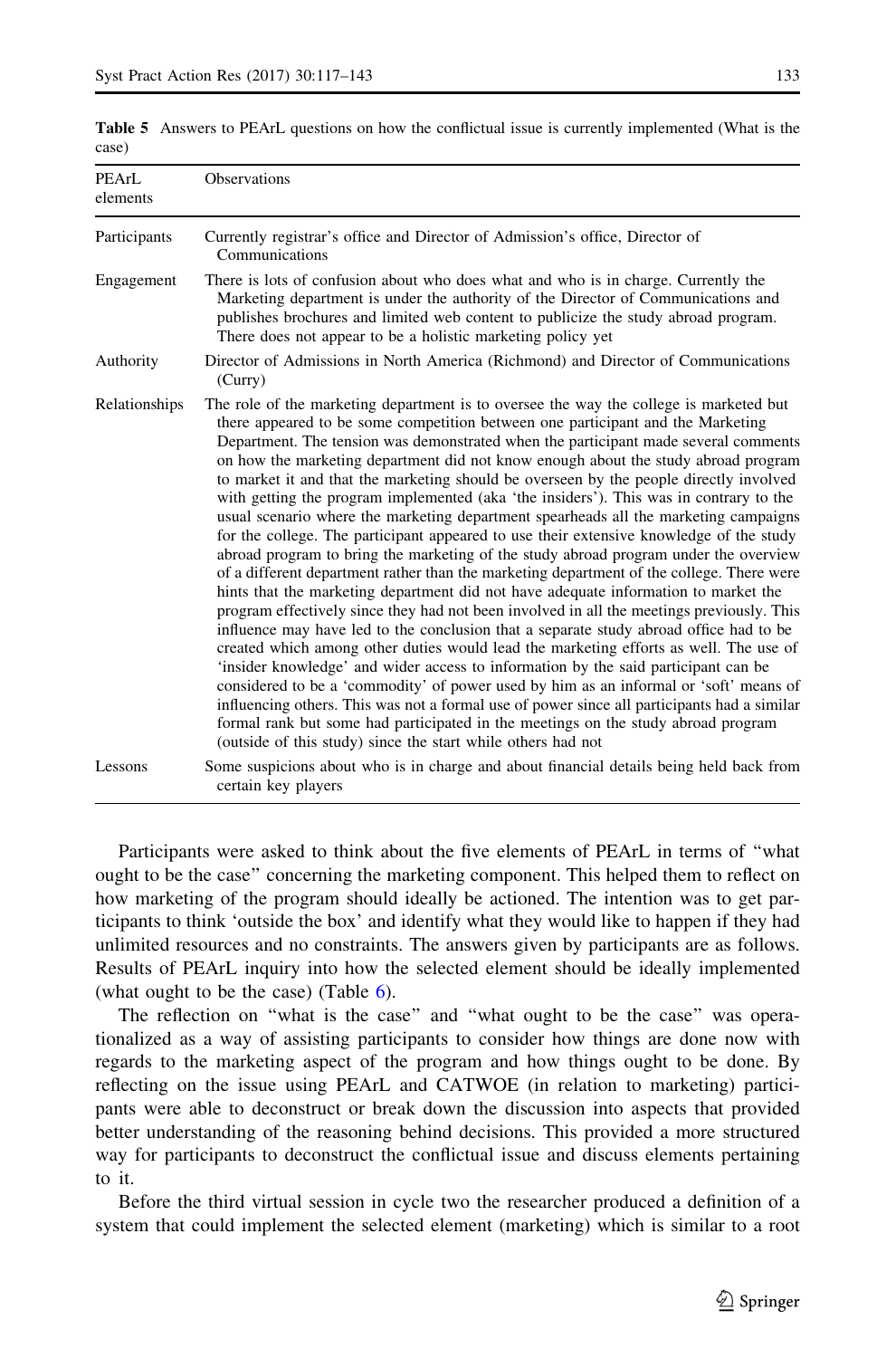| PEArL<br>elements | <b>Observations</b>                                                                                                                                                                                                                                                                                                                                                                                                                                                                                                          |  |
|-------------------|------------------------------------------------------------------------------------------------------------------------------------------------------------------------------------------------------------------------------------------------------------------------------------------------------------------------------------------------------------------------------------------------------------------------------------------------------------------------------------------------------------------------------|--|
| Participants      | Should have a separate study abroad office at Curry College that is the main point of<br>contact and does the coordination                                                                                                                                                                                                                                                                                                                                                                                                   |  |
| Engagement        | Marketing Richmond to Curry students is easy since it sells itself. Marketing Curry to<br>Richmond students is hard to do due to the constraints discussed in E in CATWOE. Here<br>Curry needs to cherry pick certain programs that would be especially attractive to<br>Richmond students such as TV and radio in the COM department and market those<br>aggressively. Curry should especially be marketed to students taking the new American<br>studies major at Richmond. Use brochures, web references and social media |  |
| Authority         | Head of study abroad office.                                                                                                                                                                                                                                                                                                                                                                                                                                                                                                 |  |
| Relationships     | No conflict that they could foresee                                                                                                                                                                                                                                                                                                                                                                                                                                                                                          |  |
| Lessons           | How to market the program effectively to targeted students                                                                                                                                                                                                                                                                                                                                                                                                                                                                   |  |
|                   |                                                                                                                                                                                                                                                                                                                                                                                                                                                                                                                              |  |

<span id="page-17-0"></span>Table 6 Answers to PEArL questions on how the conflictual issue should be ideally implemented (What ought to be the case)

definition in SSM. This definition was created using the answers that participants had given to the PEArL and CATWOE questions in the last session. The definition was to be used as a starting point for a discussion on what business processes would have to be ideally in place to effectively market the program. At the start of the session with the help of the researcher the participants evaluated and modified the definition. This activity corresponds to the way it would be undertaken in a face-to-face situation. After discussion on the words to use in the definition the following was agreed upon.

''A system owned by the Director of Communication and Study abroad office at RU and staffed by the study abroad office at CC and Study abroad office at RU to promote CC to RU students and promote RU to CC students by cherry picking and promoting programs that are especially attractive to students at the other institution and using social media, brochures and web references in order to provide students with international exposure to make them more employable and in order to make the institutions more attractive to potential new students in light of CC being marketed to only 13 % of RU students, limited housing availability and the threat of long J1 visa delays.''

The definition helped formalise the kind of 'system' participants thought would produce a good marketing plan, but they also needed to reflect on the processes that would be needed to implement the defined 'system'. Supported by the researcher the participants broke down the contents of the definition and used it as a guide to discuss the various activities that would help implement their vision. The activities they identified can be traced back to the definition and are as follows.

- Create a study abroad office at CC
- Create a marketing plan to promote CC to RU students
- Promote CC to RU students
- Create a marketing plan to promote RU to CC students
- Promote RU to CC students
- Identify current programs of study that are especially attractive to the student population at the other institution
- Promote selected programs to students of the other institution
- Train employees in the use of new media such as social media to promote programs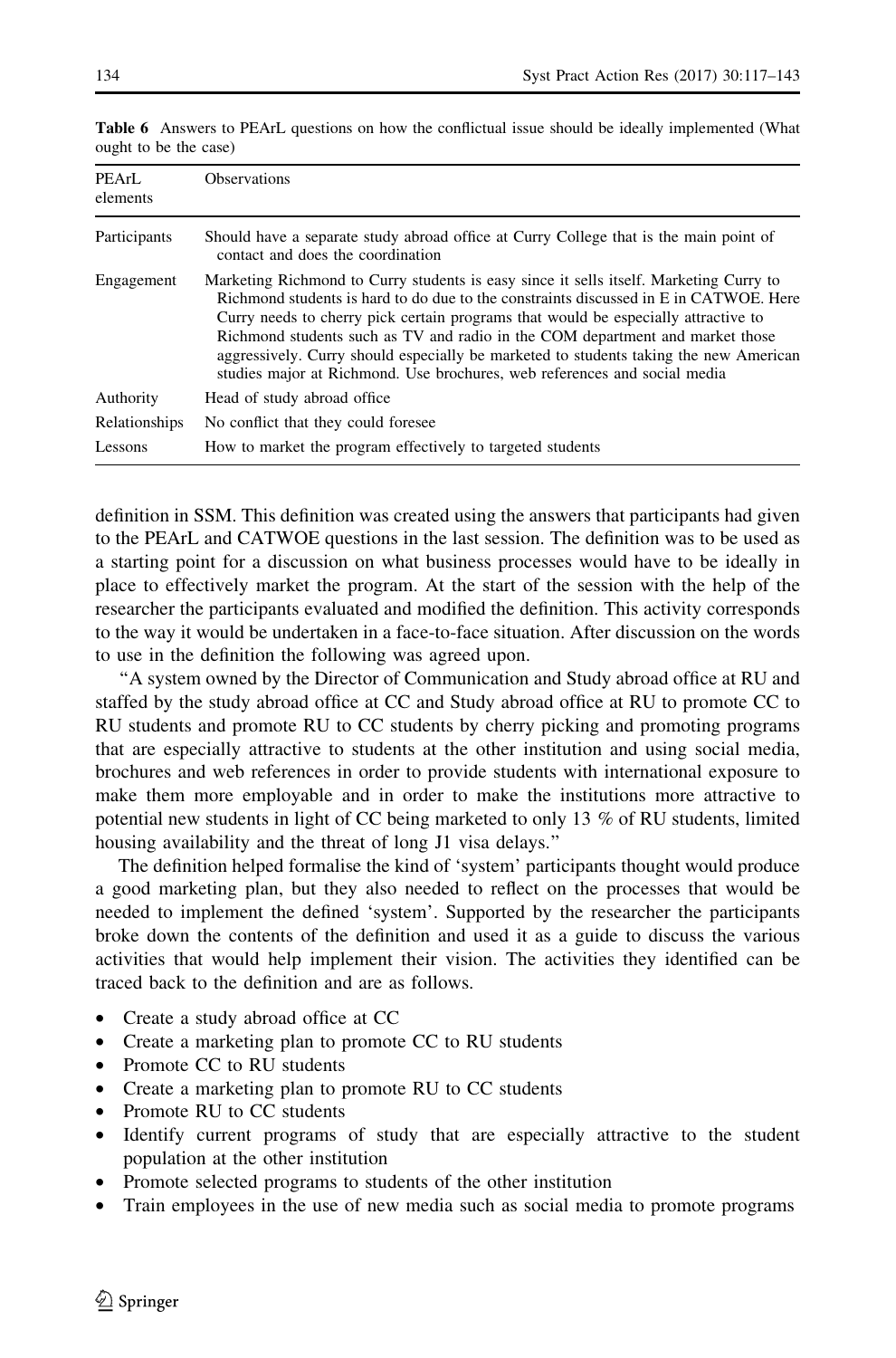- Determine the best way to use the study abroad program as a way of marketing the institutions to potential new students (not students from the other institution)
- Periodically assess the percentage of RU students, CC is being marketed to
- Monitor J1 visa wait times and changes

Once participants identified the processes that would help with the research question they realized that they needed the expertise of other departments in order to understand the processes better. They decided to take what they had learnt from the study so far and reach out to the marketing departments, faculty training centers and IT departments at their respective institutions to discuss the implementation of the processes.

The virtual sessions in cycle two bought the participants from both institutions together and helped them to use the combined systems map as a means of debating differing views. PEArL and CATWOE proved to be useful as way to structure debate when conflicts arise. The attention of participants was drawn to the separate elements in PEArL and CATWOE and they were forced to reflect on and justify their positions on the different elements in relation to the conflictual issue. When the issue was deconstructed in this manner participants were able to differentiate between what they would like and what was feasible. Although the conflictual issue was deconstructed we believe that the preceding discussions enabled participants to still see the ''big picture'' and the position of the conflictual element within it.

## Cycle Three

The third cycle was organized 3 months after the previous session. During the intervening period participants encouraged those reporting to them to participate in the asynchronous discussion board set up on Blackboard to talk about the challenges associated with the study abroad program. A moderator was appointed to start discussion threads and converse with participants. Additionally steps were taken to increase faculty buy in by organizing informational events around campus at CC. A participant of the study also talked about the program at a monthly campus wide faculty meeting. Participants felt that their two pronged approach of sharing more information and creating avenues for conversations (with those directly involved and those uninvolved with the study abroad program) had created more awareness and positive interest among the employees of CC.

Participants also drew on the processes identified in the last session to have discussions with the marketing department, IT department and faculty center about marketing the study abroad program to students at RU. They suggested that the conversations during the previous cycles had provided them with more knowledge about the situation which enabled them to ask relevant questions from those in the other departments. Prior to the virtual session in the third cycle participants had worked with the other departments and decided that they were going to pursue a marketing strategy known as inbound marketing. For cycle three the web administrator of CC was asked to join by the participants.

During the synchronous virtual session participants discussed the inbound marketing strategy they had agreed upon for marketing CC to RU students. They listed the potential activities that should be implemented to do inbound marketing. These activities had been decided during the meetings held with other departments after the previous cycle.

- Create a blog for CC with posts from current students about student life
- Share information about the school, student life and Boston on social media
- Create a webpage dedicated to the study abroad program on the main CC website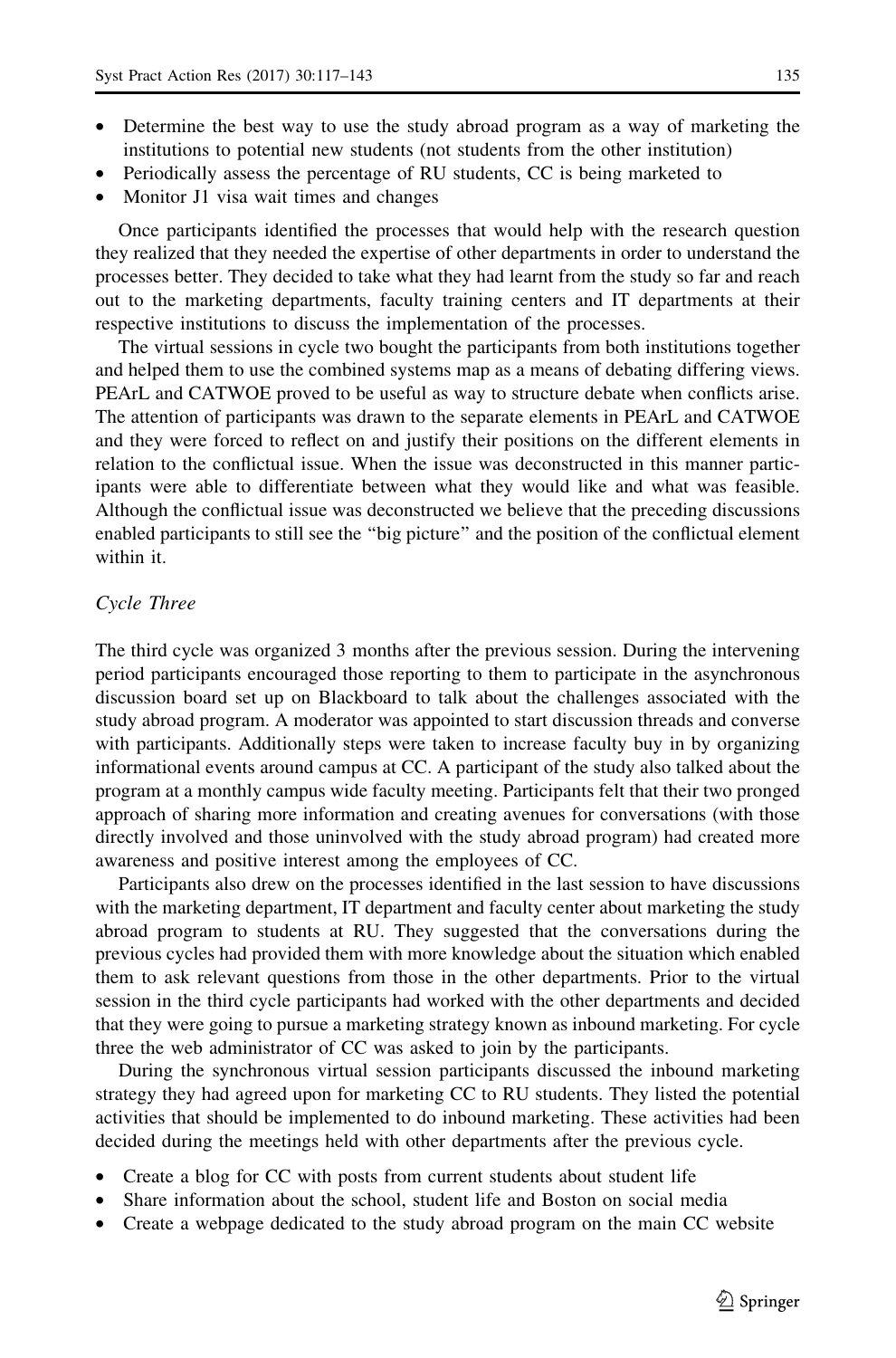- <span id="page-19-0"></span>• Incorporate popular hashtags that RU students use on social media postings about the study abroad program at CC
- Create ad campaigns on search engines to market the college to RU students
- Encourage the most influential social media users at RU to talk about the study abroad program at CC

The researcher asked them to discuss and identify the information needed to implement said strategy and other processes identified in the last cycle. The initial draft of informational needs to market CC to RU students is as follows (Table 7). Participants were also

| Information requirement                                                                                                                                                | Possible source                                                                                         | Need for technology                                                           |
|------------------------------------------------------------------------------------------------------------------------------------------------------------------------|---------------------------------------------------------------------------------------------------------|-------------------------------------------------------------------------------|
| Information on good student bloggers                                                                                                                                   | Faculty, CC social media manager                                                                        | N <sub>0</sub>                                                                |
| Information on social media hashtags<br>popular among RU students                                                                                                      | Social media manager; Institutional<br>research at CC                                                   | Social media analytics<br>software                                            |
|                                                                                                                                                                        |                                                                                                         | NodeXL is currently<br>available at CC                                        |
| Information on RU students most<br>influential on social media                                                                                                         | Social media managers at CC and<br>RU; Institutional research at CC                                     | Social media analytics<br>software<br>NodeXL is currently<br>available at CC  |
| Information on search keywords most<br>popular among students searching for<br>study abroad programs on search<br>engines                                              | Google adwords website                                                                                  | Google adwords<br>keyword planner<br>software                                 |
| Information on study abroad related<br>search keywords most popular among<br>students coming to the CC main<br>website                                                 | Web analytics software, web logs                                                                        | Web Analytics software<br>Google Analytics is<br>currently available at<br>CC |
| Information on which CC courses can be<br>substituted for requirements at RU                                                                                           | Registrar's office at CC, Registrar's<br>office at RU, Academic department<br>chairpersons at CC        | <b>Blackboard learning</b><br>management system<br>to share documents         |
| Information on which CC course options<br>would be appropriate for an individual<br>student at RU based on the<br>requirements s/he has still to fulfil to<br>graduate | CC Registrar's office, Registrar's<br>office at RU                                                      | Software to make CC<br>course<br>recommendations to<br>RU students            |
| Information on current methods of<br>offline marketing at CC                                                                                                           | CC marketing Department,<br>brochures, catalogs, print<br>advertisements                                | No                                                                            |
| Information about programs of study that<br>are especially attractive to the RU<br>student population                                                                  | RU study abroad staff, RU faculty,<br>RU career development office,<br>surveys, RU graduation data      | N <sub>0</sub>                                                                |
| Information on current J1 visa wait times<br>and procedures                                                                                                            | US citizenship and immigration<br>services website, online discussion<br>boards                         | Internet                                                                      |
| Information on popular behavior<br>exhibited on CC website by RU<br>students                                                                                           | RU IP address data, Web analytics<br>software                                                           | Cookies, web analytics<br>software                                            |
| Information on the experiences of RU<br>students who come to CC                                                                                                        | Surveys, offline conversations with<br>faculty and study abroad staff,<br>student social media postings | Survey software<br>Qualtrics currently<br>available at CC                     |

Table 7 Information requirements, sources and technologies identified by participants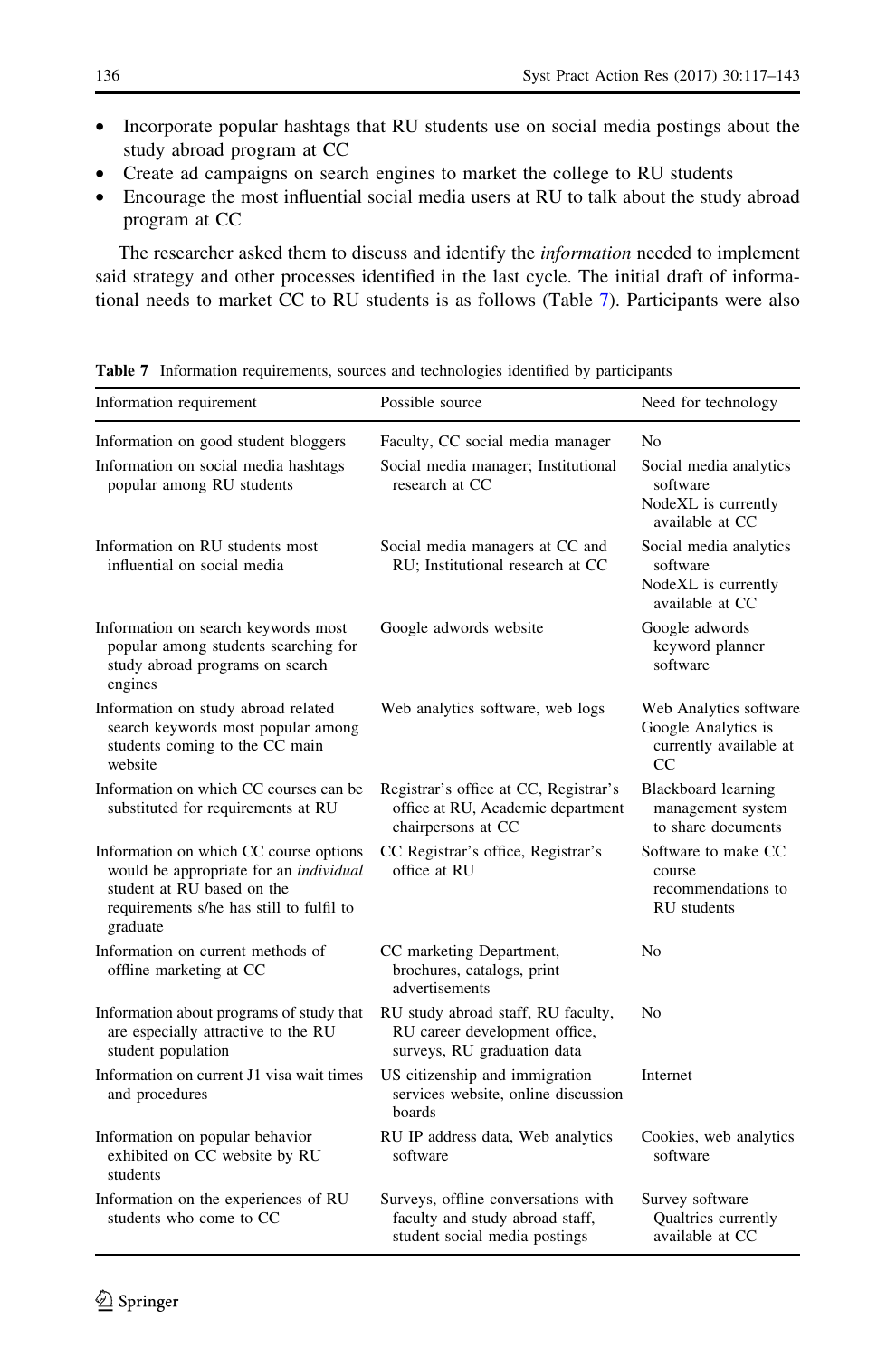asked to identify potential sources from which to obtain the information and potential use of technology to obtain the information. The web administrator assisted in identifying potential technologies. An initial draft of the information requirements is as follows.

Participants agreed that the action plan and information requirements should be taken back to their organizations for further discussion with the C level staff and IT experts. Participants stated that what they learnt in the study would help them to have more informed conversations with those who did not take part. At that point the participants returned to their own organization to take the proposals forward.

A formal contract was signed by the institutions a few months later and ''study abroad program'' was launched: The first batch of US students were sent to the UK in the fall of 2014 while the first batch of UK students were sent to the US in Spring 2015. The study strengthens the argument that soft AR methods can help participants within a virtual setting to reach a shared understanding considering the resultant actions. The study also showed that AR could be useful in virtual synchronous IS development teams as a means of understanding the ''system to be served'' before considering technology. The study also demonstrated the usefulness of using these systems tools as a means to help diffuse conflicts by creating opportunities for more structured discussion, learning and the reaching of accommodations.

## **Discussion**

Virtual AR subscribes to the same tenets as traditional AR that theory and practice can be closely integrated by learning from the results of interventions that are planned after a thorough diagnosis of the problem domain. In practice we found that conducting synchronous virtual AR is considerably different to traditional AR and make recommendations to help assure the quality of virtual AR practice, reporting and reviewing. We demonstrate the potential for virtual AR as an alternative method to be used in the analysis phase of ISD to help participants identify the information requirements of an IS. We also discuss the limitations of our study and ways in which to improve upon it in further research.

## AR in ISD

When the CAO of CC commissioned the study he required an estimation of the technology needed to launch the study abroad program and the information requirements of users which correspond to the initial stages of the SDLC. The CAO realized that stakeholders of the research domain had limited understanding of different aspects of the situation. As such AR proved to be a suitable approach since it calls for participants to learn about all perspectives of the domain and identify the information requirements (system to be served) before considering the tools that will provide the information (serving system i.e. technology). Participants were able to expose and discuss multiple views of the situation leading to enhanced client learning. The client learning led to participants being able to identify business processes that could improve their domain. Participants were then able to debate on the information required to implement the identified business processes. Information requirements (see Table [7](#page-19-0)) were further analysed by participants and details about sources from where to procure the information, frequency in which information would be needed, format of information and training required by staff was discussed. Participants also began to debate on areas where technology could help with the gathering of required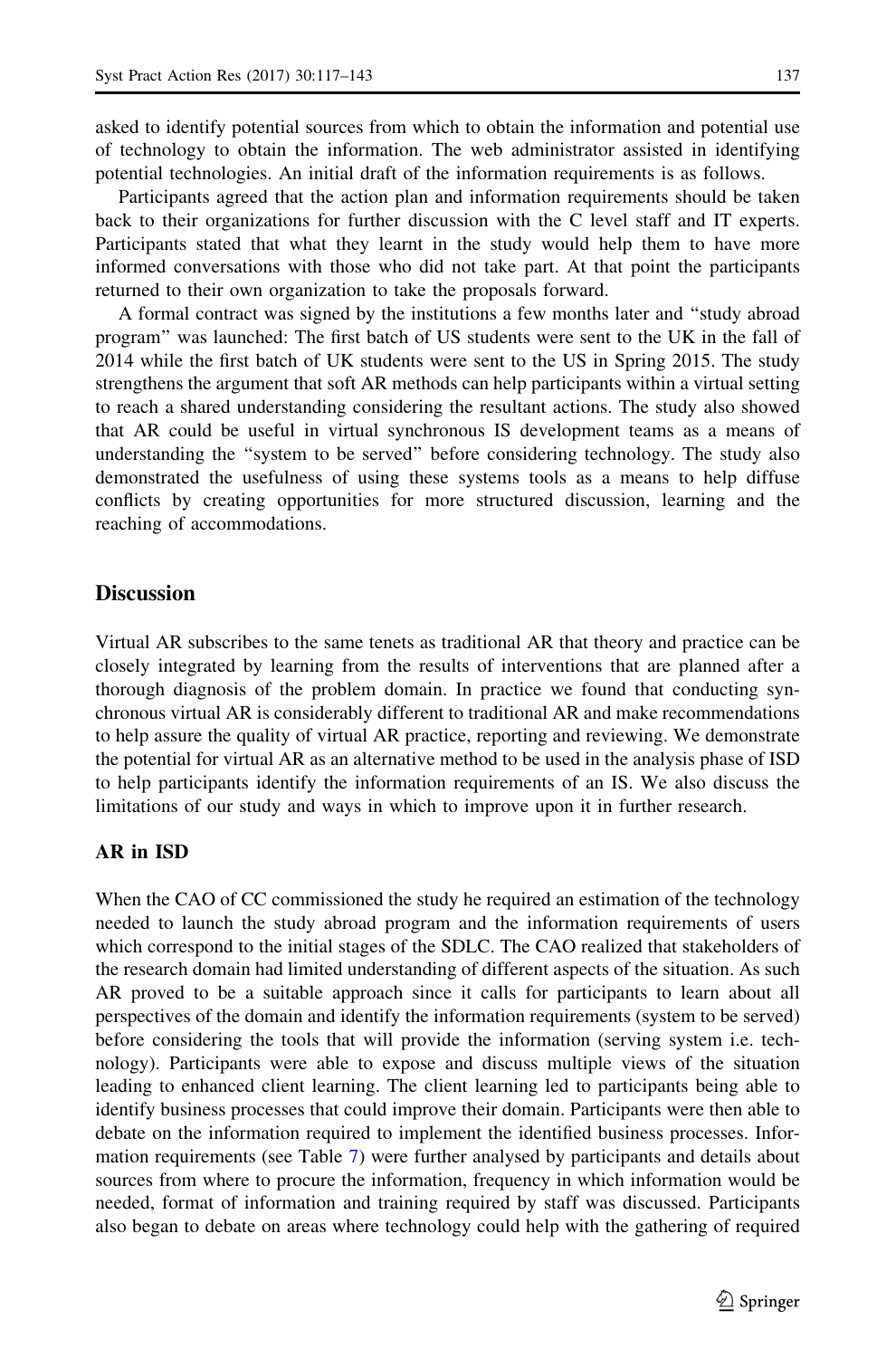information and with the help of the web administrator were able to identify specific technologies (see Table [7\)](#page-19-0). Participants also stated that they would be able to have more confident conversations with IT experts since they now had a better understanding of the domain, required processes and information requirements. Although the study concluded before conclusive technology choices were made we maintain that it demonstrates that AR would be useful in the requirements gathering, analysis and initial design stages of a virtual synchronous ISD project. When conducting virtual AR we recommend that virtual synchronous communication software (versus asynchronous software) be used in order to maximise the benefits of AR in ISD. We also suggest when selecting a communication tool that the facilitator considers one that has a shared drawing tool since we found that having a shared visual representation of ideas helped to ensure that the discussions were not rambling and prevented personal agendas from being hidden. Facilitators should also be aware of recent research on virtual teams about the increased difficulties in changing the original views of participants and making agreements harder to obtain in virtual teams. Several tools from AR were used in the study to address this issue of conflict.

#### **Conflict**

Recent research (Sarker and Valacich [2010\)](#page-25-0) demonstrate that conflict is more prevalent in virtual teams since participants are more unwilling to change their preconceptions and biases when they never or rarely meet face to face. Although most of the discussions were devoid of conflict, there were several conflictual situations in cycles one and two. We found that initially participants were discussing the conflictual issues in an existential or high level context rarely explaining the frame of mind or motivations for their assertions which led to more accusations and tension. In order to reduce tension and focus the discussion around the specifics the researcher used the strategy of exploring the problem issue in the context of the elements from PEArL (Stowell and Welch [2012](#page-26-0)) and CATWOE (Checkland [1981](#page-24-0)). The tools allowed participants to draw attentions away from how they felt emotionally and identify underlying personal motivations for their views of the issue of conflict. They then used the elements in PEArL and CATWOE to structure their assertions and present their reasoning in a more organized fashion. Participants from RU stated that the questions corresponding to the elements from PEArL and CATWOE helped them to organize their thoughts and explain their future plans in a more structured and comprehensible fashion. All participants agreed that the process helped them to reduce tensions and arrive at an agreement. This provides some level of support to the use of AR (e.g. AIM, PEArL and CATWOE) as a way of creating shared understanding leading to reduced conflicts in virtual teams. If AR is to be a mainstream choice in virtual ISD we argue that facilitators should decide on tactics participants could use for self-reflection and deconstruction of an issue of conflict *before* the project begins.

## Rigour

In order to maintain rigor and authenticity in the study we drew on work on the recov-erability of AR (Checkland and Poulter [2006](#page-24-0)); *authenticity* of AR (Champion and Stowell [2001\)](#page-24-0) and criteria for rigor in AR (Iversen et al. [2004](#page-25-0)). These steps provide a third party with the opportunity to recover the process and the logical pathway leading to the conclusions. We used the FMA model (Checkland and Poulter [2006\)](#page-24-0) to 'set out the stall' before the study began in order to ensure the recoverability (Checkland [1981](#page-24-0)) of the research. We also took care to record details of the study pertaining to the six criteria that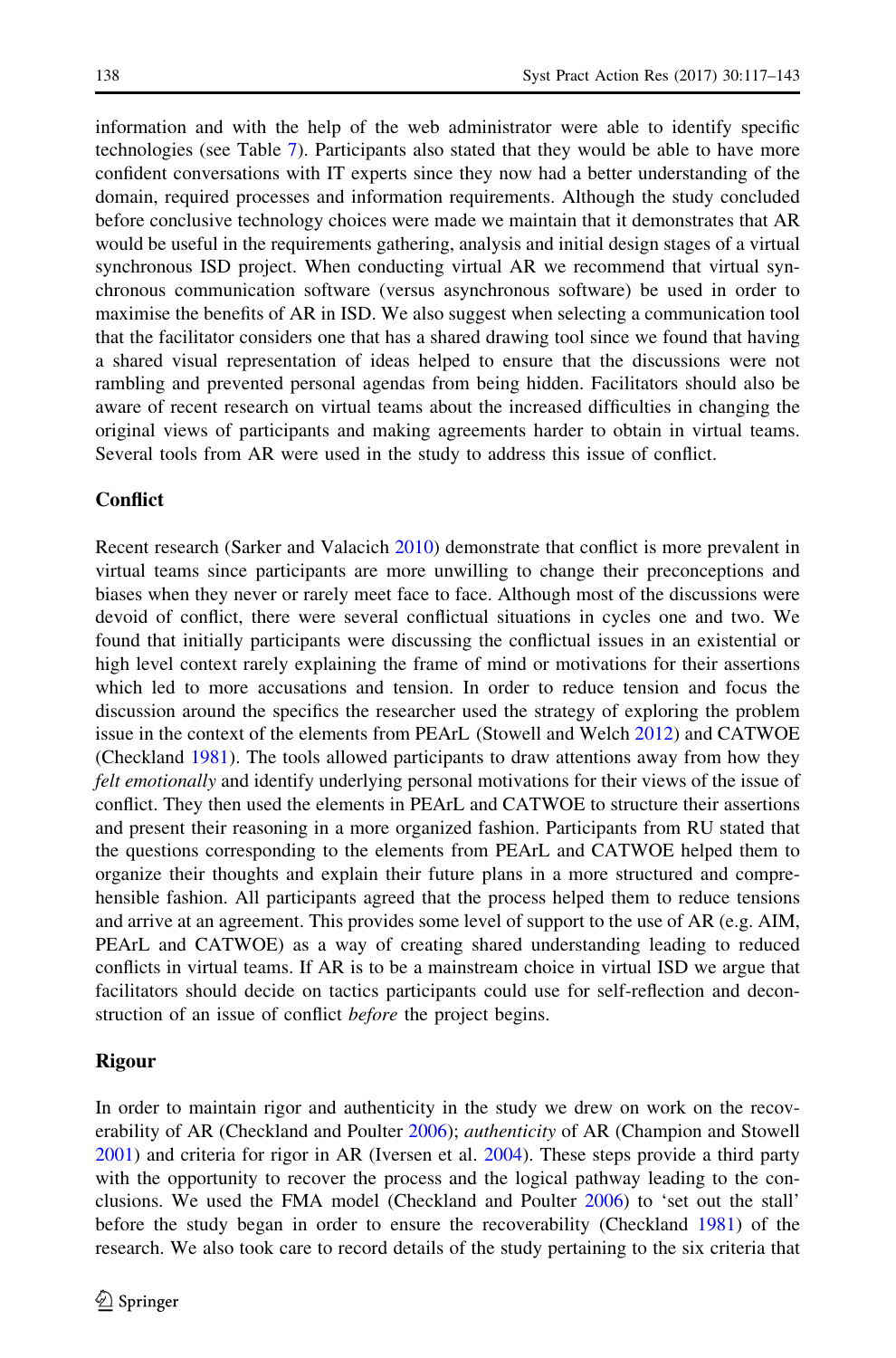Iverson et al. [\(2004](#page-25-0)) argues leads to relevance and rigor in AR. PEArL records (Champion and Stowell [2001](#page-24-0); Cooray [2010;](#page-24-0) Hart [2013\)](#page-25-0) were produced after each session (Table [2](#page-9-0)) detailing the manner and atmosphere of each session. This was done to help external parties to interpret the results in the context in which the study took place.

We found that the communication software used (Wiggio) hindered the authentication of the study. Traditionally when authenticating an AR study the facilitator is expected to observe and record any use of power during the session (r) and the way in which participants engaged with each other (E). Although Wiggio allowed each participant to see and converse via the video feed to all other participants, visually they were confined to small windows in the software. We found that it was difficult for the researcher to monitor the many mini screens simultaneously leading to the possibility that many gestures and facial cues could be missed. This leads us to question if the facilitator could truly observe and record the manner or atmosphere within which the synchronous virtual discussions were held which in turn compromises the authentication process of the study. The authentication process could be more difficult in asynchronous virtual communication since participants can add their contributions at different times limiting the facilitator's ability to observe the manner/atmosphere and group dynamics.

## AIM and AR

The goal of enabling client learning in AR relies on the ability of clients to participate fully in the discussions. Subsequently the tools used for discussion should be simple and easy to use. We found that in the virtual AIM sessions the systems map was a suitable agenda for discussion since it was easy to understand and edit. Those who claimed to be more technically experienced easily added, edited and deleted elements from the systems map. Those participants who professed to be less technically able were reluctant to edit the map using the software tool. These participants frequently asked for help to complete the task rather than edit the map themselves. When such a situation arose we asked for immediate feedback to ensure that participant views were reflected in the resultant map. Since the meetings were held synchronously participants were able to provide instant feedback and make changes if the map didn't reflect their views. Methods such as AIM that promote more client participation are important in ISD teams to ensure that clients are given the chance to learn about all aspects of the situation before deciding on the information requirements of an IS.

#### Power

At the end of the study all participants agreed that they were able to fully participate in the study. However, we found that the less technically able participants publicly announced their lack of confidence and attempted to pass control of the sessions to others in the group. This overt behaviour might mean that the more technically knowledgeable participants could exercise more influence over the direction in which the discussions progressed. We observed, that in this exercise the more technically proficient participants did seem to use their expertise as a way of influencing others. This was exacerbated because the less technically able were hesitant creating the impression that they were happy to leave this aspect to others. (N.B. It could also be an example of the use of soft power; the implication being a form of ready-made excuse if things went wrong). In order to mitigate this issue we used PEArL to record the informal power relations that were observed. These records enable a third party to consider the results within the *atmosphere and context* in which the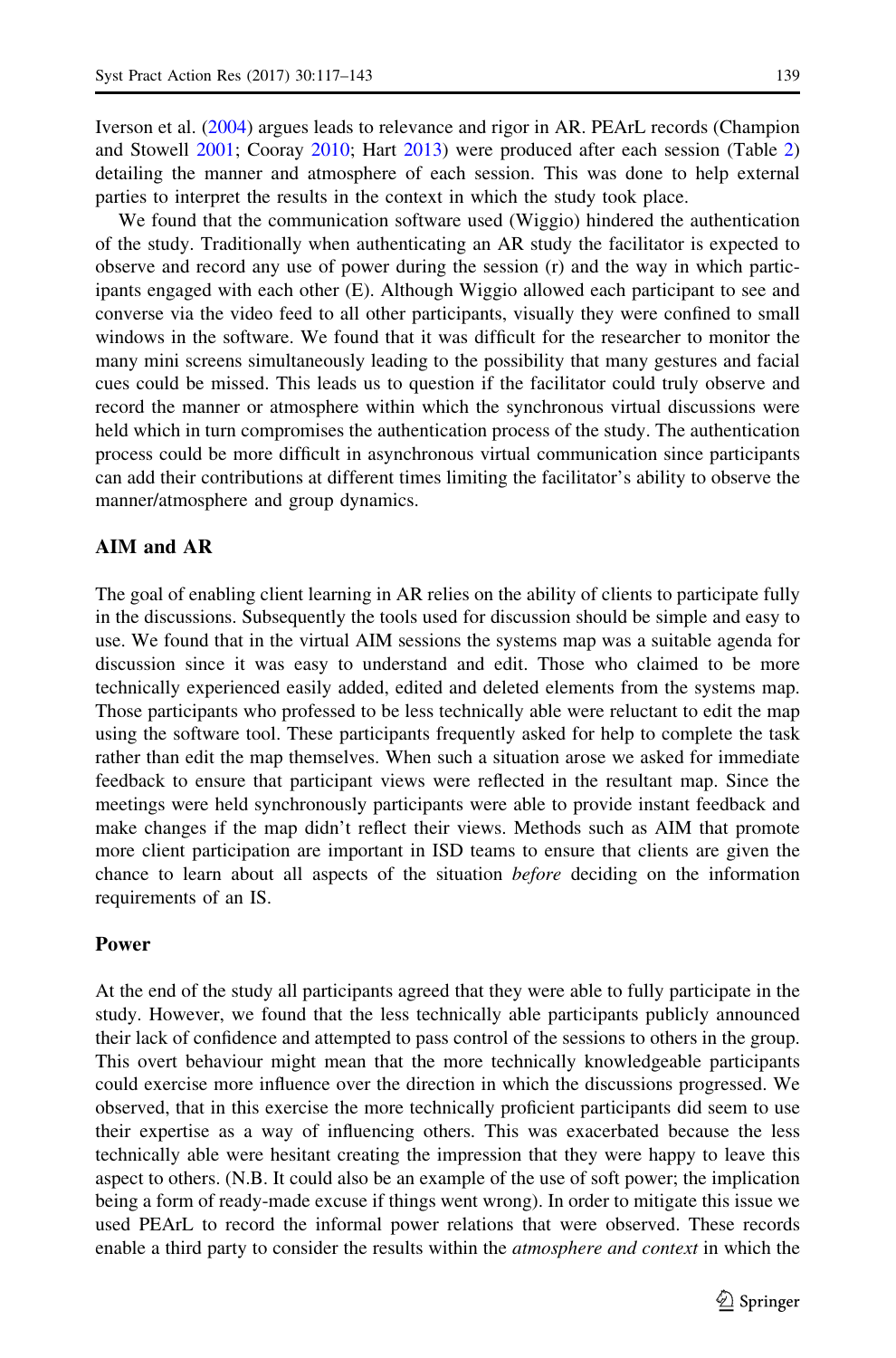study took place. We recommend that in future AR studies that researchers be vigilant about both formal and informal power relations among participants and record them using authenticating tools such as PEArL. This process would help ensure the authenticity (Champion and Stowell [2001](#page-24-0)) of the AR inquiry.

# Cycle of Learning

In each of the three cycles of the study we followed the diagnosing- action planning- action taking and evaluating cycle of AR prescribed by Susman and Evered ([1978\)](#page-26-0). We found that in all three phases participants changed their perceptions about the way that they viewed the partnership between the two institutions. Several of the participants realized that they had not previously understood the whole picture as their views were exposed to others and more aspects of the situation came to light. This was demonstrated when participants engaged in debate and iteratively modified the models they produced in each phase; some participants even changed their own bubbles in the systems maps following the discussions. While the study generated initial insight on the value and limitations of AR within a synchronous virtual team, it is difficult to generalize the findings or ascertain the applicability to contexts different from the one in which it was conducted. Multiple iterations of the AR cycle should be conducted in different co[n2002](#page-25-0)texts to strengthen the findings of this research and address the threat of contingency (Kock [2002](#page-25-0); Ketchum and Trist [1992](#page-25-0)) which Action researchers in general face.

## Subjectivity of Researcher

Literature shows that action researchers find it difficult to avoid consciously or subconsciously influencing the situation (Galliers [1993;](#page-25-0) Gioia [1992\)](#page-25-0). Researchers (Kock [2002](#page-25-0)) have suggested solutions such as grounded theory and multiple iterations. Here we addressed the issue by creating PEArL records at the end of each session to reflect on and detail the way in which the researcher participated in the session. Each record discussed the people the researcher engaged with (P), how she engaged with participants (E), who had the formal authority in each session (A), if the researcher was the initiator or recipient of informal authority (r), and what the researcher learnt about the way she engaged in each session (L). The process of reflection after each session helped the researcher to identify the ways in which she influenced the situation and take measures to address them. The records on the researcher's interactions could also assist external parties to interpret results in the context of the situation. We suggest such methods of reflection on the researcher's interactions are especially important in virtual IS teams for IT experts to reflect on their facilitation and ensure that client perspectives are given priority. Such records can also be used by IT experts to demonstrate that their influence was kept to a minimum.

## Conclusion

Modern organizations exist in an environment that is constantly changing thanks to developments in technologies, globalization and outsourcing among others. These continued trends have led to more geographically dispersed organisational teams that rarely, if ever, meet. This is especially true in the area of IS development that is frequently conducted by virtual teams. If AR is to be a more mainstream approach in virtual teams (e.g.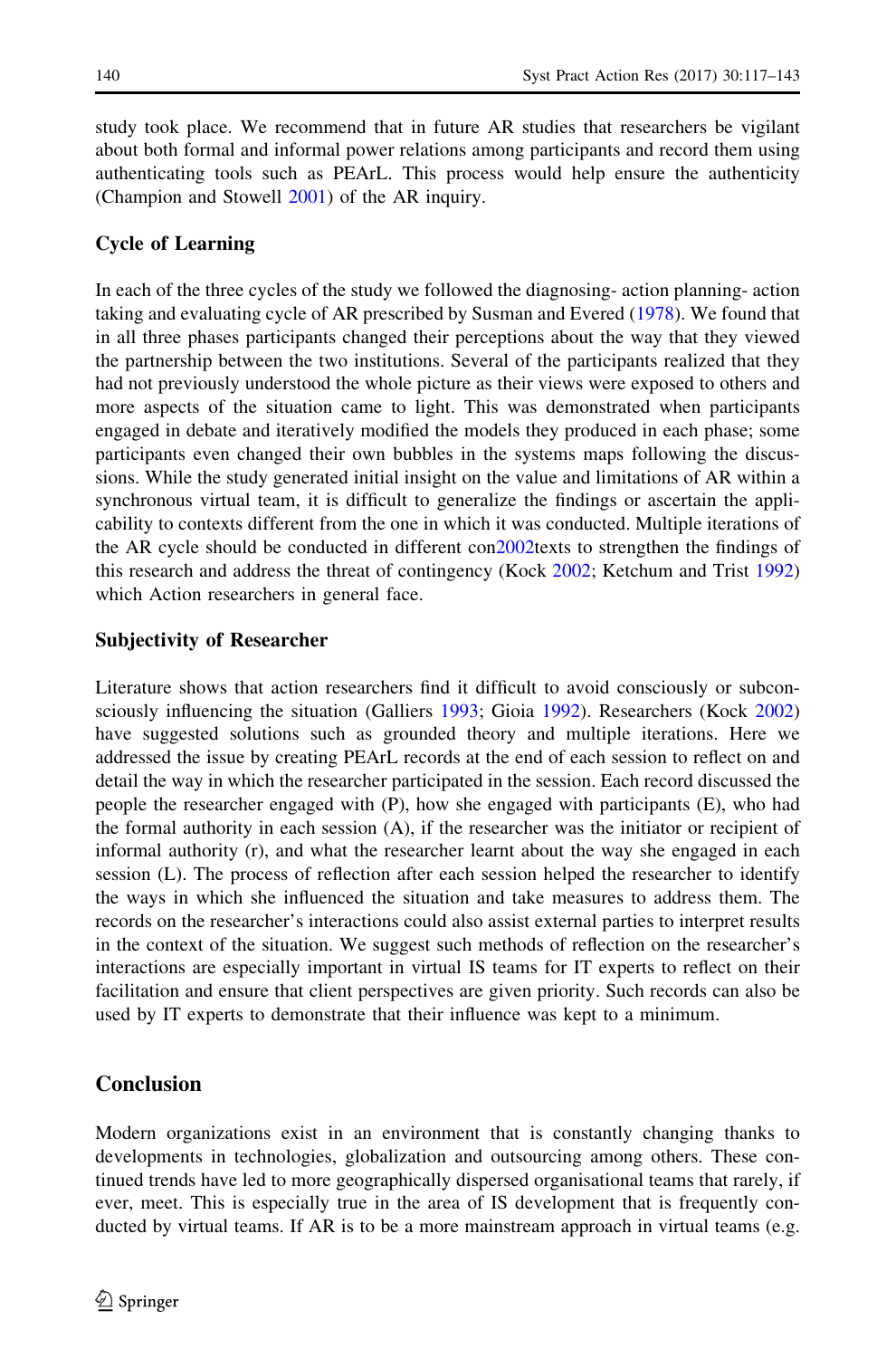<span id="page-24-0"></span>ISD teams, global executive teams) then it is prudent that guidelines on how to conduct, report and review projects be provided. In this paper we address this need by demonstrating how participants in a virtual synchronous team were able to go through several cycles of action and reflection to arrive at a better understanding of the problem domain, information requirements and technology needs. We provide recommendations on issues that virtual action researchers should be aware of and demonstrate how AR (e.g. the Lancaster model of AR—soft AR) can be useful as a means of overcoming conflicts more prevalent in virtual teams. We hope that more researchers will be encouraged to engage in virtual AR and explore the myriad of issues associated with it.

Open Access This article is distributed under the terms of the Creative Commons Attribution 4.0 International License [\(http://creativecommons.org/licenses/by/4.0/\)](http://creativecommons.org/licenses/by/4.0/), which permits unrestricted use, distribution, and reproduction in any medium, provided you give appropriate credit to the original author(s) and the source, provide a link to the Creative Commons license, and indicate if changes were made.

# References

- Alter S (2013) ''Work System Theory: Overview of Core Concepts, Extensions, and Challenges for the Future''. Business Analytics and Information Systems. Paper 35
- Argyris C, Schön D (1996) Organizational learning II: theory, method and practice. Addison Wesley, Reading
- Argyris C, Putnam R, Smith D (1985) Action science: concepts, methods and skills for research and intervention. Jossey-Bass, San Francisco
- Ashrafi N, Ashrafi H (2008) Object oriented systems analysis and design. Prentice Hall, New York
- Avison DE, Wood-Harper AT (1990) Multiview: an exploration in information systems development. McGraw-Hill, New York
- Baskerville R (1999) Investigating information systems with action research. Commun Assoc IS 11(3):235–246
- Baskerville R, Wood-Harper AT (1996) A critical perspective on action research as a method for information systems research. J Inf Technol 11(3):235–246
- Blum F (1955) Action research—a scientific approach? Philos Sci 22(1):1–7
- Champion D, Stowell FA (2001) PEArL: a systems approach to demonstrating authenticity in information system design. J Inf Technol 16(1):3–12
- Champion D, Stowell FA (2005) Client led information systems creation-navigating the gap. Inf Syst J 15(3):213–231
- Checkland P (1981 & 1990) Systems thinking systems practice. John Wiley, Chichester
- Checkland PB (1999) Systems thinking, systems practice, includes 30 year retrospective. Wiley and Sons, Chichester
- Checkland PB, Holwell S (1998) Information, systems and information systems. Wiley, Chichester
- Checkland PB, Poulter J (2006) Learning for action. Wiley, Chichester
- Checkland PB, Scholes J (1999) Soft systems methodology in action: 30 year retrospective. Wiley and Sons, Chichester
- Chiasson M, Germonprez M, Mathiassen L (2009) Pluralist action research: a review of the information systems literature. Inf Syst J 19(1):31–54
- Churchman CW (1971) The design of inquiring systems: basic concepts of systems and organisation. Basic Books, New York
- Cooray S (2010) End user driven development of information systems: revisiting Vickers notion of appreciation. PhD Thesis, University of Portsmouth, Portsmouth
- Corbett M (2004). The orusourcing revolution, (WWW document) [https://www.economist.com/media/](https://www.economist.com/media/globalexecutive/outsourcing_revolution_e_02.pdf) [globalexecutive/outsourcing\\_revolution\\_e\\_02.pdf.](https://www.economist.com/media/globalexecutive/outsourcing_revolution_e_02.pdf) Accessed 10 Feb 2016
- Davidson E (2002) Technology frames and framing: a socio cognitive investigation of requirements determination. MIS Q 26(4):329–358
- Deloitte (2014) Global outsourcing and insourcing survey, (WWW document) [https://www2.deloitte.com/](https://www2.deloitte.com/content/dam/Deloitte/us/Documents/strategy/us-2014-global-outsourcing-insourcing-survey-report-123114.pdf) [content/dam/Deloitte/us/Documents/strategy/us-2014-global-outsourcing-insourcing-survey-report-](https://www2.deloitte.com/content/dam/Deloitte/us/Documents/strategy/us-2014-global-outsourcing-insourcing-survey-report-123114.pdf)[123114.pdf](https://www2.deloitte.com/content/dam/Deloitte/us/Documents/strategy/us-2014-global-outsourcing-insourcing-survey-report-123114.pdf). Accessed 1 Feb 2016
- Emery F, Thorsrud E (1976) Democracy at work. Nijhoff, Leiden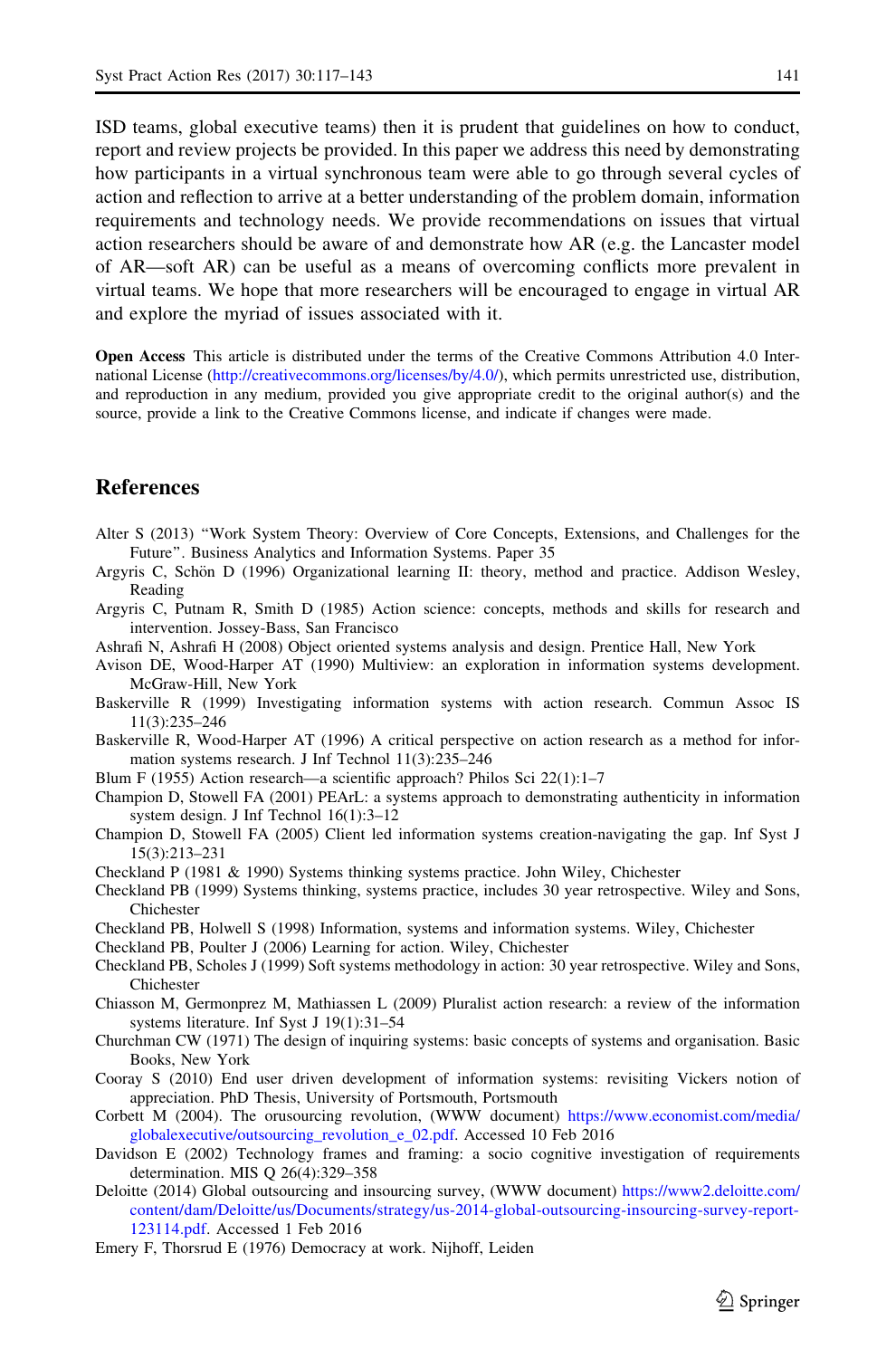- <span id="page-25-0"></span>Friedman V, Rogers T (2013) Action Science: Linking causal theory and meaning making in action research. In: Rason P, Bradbury H (eds) Handbook of action research. Sage, London, pp 252–265 Gadamer HG (1998) Truth and method, 2nd edn. Continuum, New York
- Galliers RD (1993) Research issues in information systems. J Inform Technol 8(2):92–98
- Gioia DA (1992) Pinto fires and personal ethics: a script analysis of missed opportunities. J Bus Ethics 11:379–389
- Gonzales A, Dorwin D, Gupta D, Kalyan K, Schimler S (2004) Outsourcing: past, present and future. (Unpublished paper)
- Greenwood D, Levin M (2006) Introduction to action research: social research for social change. Sage, Newbusry Park
- Gustavsen B (1983). Sociology of action: on the constitution of alternative realities. Unpublished paper, Work Research Institute, Oslo
- Habermas J (1972) Knowledge and human interests. Trans. Jeremy J. Shapiro. London, Heineman
- Hart PJ (2013) Investigating Issues Influencing Knowledge Sharing in a Research Organization Using AIM. Unpublished doctoral dissertation, University of Portsmouth, England
- Husserl E (2002) Pure phenomenology: its method and its field Of investigation. In: Moran D, Mooney T (eds) The phenomenology reader. Routledge, London, pp 124–133
- Ison R (2013) Systems thinking and practice for action research. In: Rason P, Bradbury H (eds) Handbook of action research. Sage, London, pp 139–159
- Iversen J, Mathiassen L, Nielsen PA (2004) Managing risk in software process improvement: an action research approach. MIS Q 28(3):395–433
- Kanawattanachai P, Yoo Y (2007) The impact of knowledge coordination on virtual team performance over time. MIS Q 31(4):783–808
- Kermmis S (2013) Critical theory and participatory action research. In: Rason P, Bradbury H (eds) Handbook of action research. Sage, London, pp 121–139
- Ketchum L, Trist E (1992) All teams are not created equal: how employee empowerment really works. Sage Publications, Newbury Park, CA
- Kock N (2002) Action research. In: Segaard R, Dam RF (eds) The encyclopedia of human-computer interaction. Interaction design foundation, Open Source, Open Access Literature
- Lewin K (1948) Action research and minority problems, resolving social conflicts. Harper Row, New York Lindgren R, Henfridsson O, Schultze U (2004) Design principles for competence management systems: a
- synthesis of an action research study. MIS Q 28(3):435–472
- Mårtensson P, Lee AS (2004) Dialogical action research at Omega Corporation. MIS O 28(3):507–536
- Mathiassen L, Munk-Madsen A, Nielsen PA, Stage J (1991) Soft Systems in Software Design. In: Jackson MC et al (eds) Systems thinking in Europe. Plenum Press, New York, pp 311–317
- Mingers J, Brocklesby J (1997) Multimethodology: towards a framework for mixing methodologies. Omega 25:489–509
- Montoya-Weiss M, Massey A, Song M (2001) Getting it together: temporal coordination and conflict management in global virtual teams. Acad Manag J 44(6):1251–1262
- Mumford E, Weir M (1979) Computer systems in work design—the ETHICS method. Associated Business Press, London
- Paetsch F, Eberlein A, Maurer F (2003) Requirements engineering and agile software development: In: 12th IEEE International Workshops on Enabling Technologies: Infrastructure for Collaborative Enterprises (Linz, Austria), IEEE press, pp. 308–314
- Paulus T, Phipps G (2008) Approaches to case analyses in synchronous and asynchronous environments. J Comput Mediat Commun 13(2):459–484
- Pena-Shaef J, Martin W, Gray G (2001) An epistemological framework for analyzing student interactions in computer-mediated communication environments. J Interact Learn Res 12(1):41–68
- Pui See, Ng C, Gable G (2010) Maintaining packaged software: a revelatory study. J Inf Technol 25(1):65–90
- Reason P, Bradbury H (eds) (2013) Sage handbook of action research: participative inquiry and practice, 2nd edn. Sage Publications, London
- Reason P, Rowan J (eds) (1981) Human inquiry: a sourcebook of new paradigm research. Wiley, Chichester
- Sarker S, Valacich J (2010) An alternative to methodological individualism: a non-reductionist approach to studying technology adoption by group. MIS Q 34(4):779–808
- Sassenberg K, Boos M, Rabung S (2005) Attitude change in face-to-face and computer-mediated communication: private self-awareness as mediator and moderator. Eur J Soc Psychol 35:361–374
- Schutz A (1970) In: Wagner H (ed) On phenomenology and social relations: selected writings. University of Chicago Press, Chicago